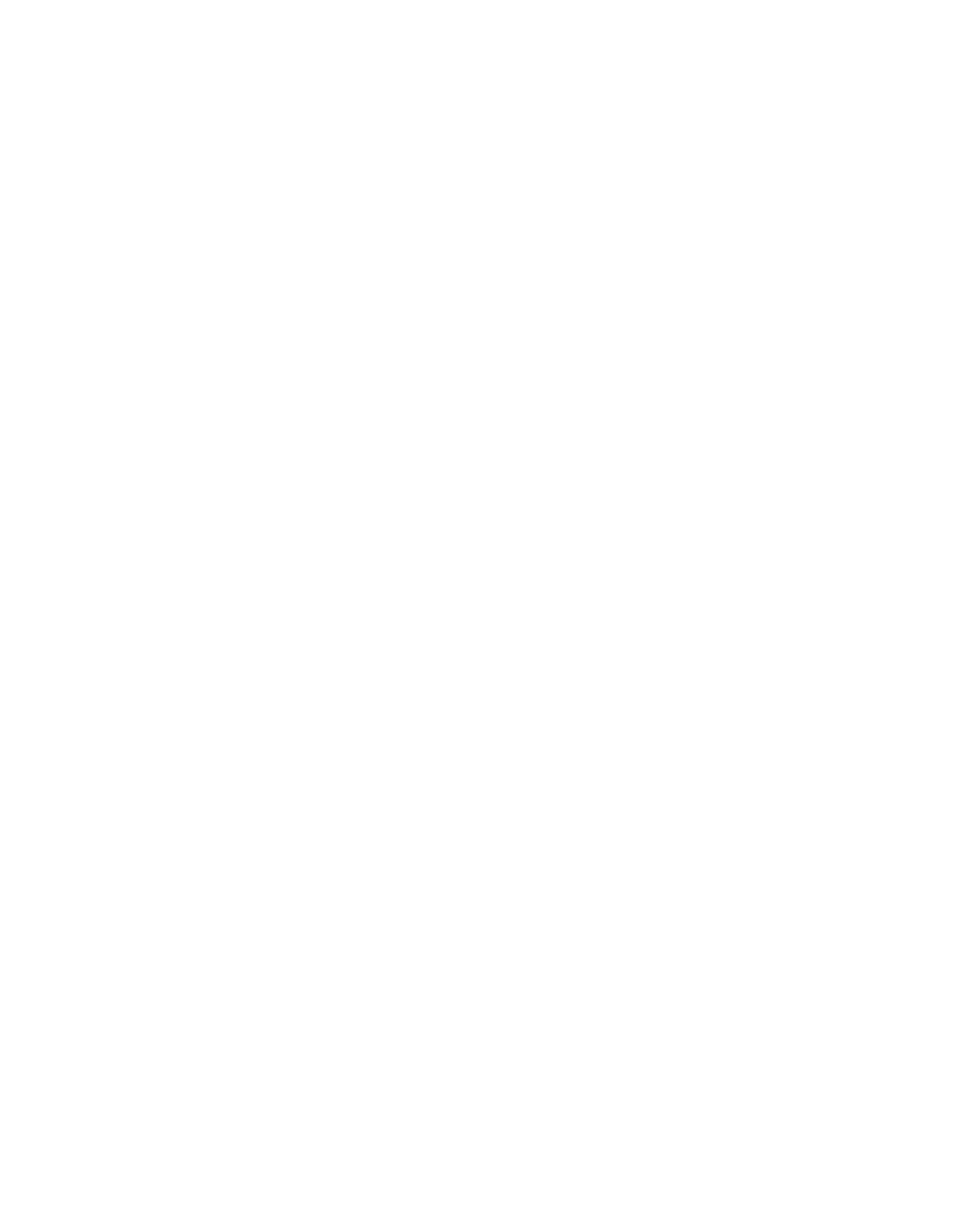# **PERSONNEL SUMMARY (FTE's)**

|                                        | <b>FY15</b> | <b>FY15</b> | <b>FY16</b>    | <b>FY16</b> |
|----------------------------------------|-------------|-------------|----------------|-------------|
|                                        | as of       | 4th QTR     | <b>Budget</b>  | Adjusted    |
| <b>Department</b>                      | 03/31/15    | Changes     | <b>Changes</b> | <b>FTE</b>  |
|                                        |             |             |                |             |
| Administration                         | 4.50        | ٠           |                | 4.50        |
| Attorney                               | 32.50       |             | 1.00           | 33.50       |
| Auditor                                | 14.05       |             |                | 14.05       |
| Information Technology                 | 15.40       |             | ä,             | 15.40       |
| <b>Facilities and Support Services</b> | 29.50       |             |                | 29.50       |
| <b>Community Services</b>              | 10.00       |             |                | 10.00       |
| Conservation (net of golf course)      | 48.85       |             | ä,             | 48.85       |
| Health                                 | 44.94       |             |                | 44.94       |
| <b>Human Resources</b>                 | 3.50        |             |                | 3.50        |
| Juvenile Court Services                | 15.00       |             |                | 15.00       |
| Planning & Development                 | 3.83        |             | 0.50           | 4.33        |
| Recorder                               | 11.00       | (0.50)      |                | 10.50       |
| Secondary Roads                        | 34.10       |             | 0.75           | 34.85       |
| Sheriff                                | 157.80      |             |                | 157.80      |
| Supervisors                            | 5.00        |             |                | 5.00        |
| Treasurer                              | 28.00       |             |                | 28.00       |
| <b>SUBTOTAL</b>                        | 457.97      | (0.50)      | 2.25           | 459.72      |
| Golf Course Enterprise                 | 17.98       |             |                | 17.98       |
| <b>TOTAL</b>                           | 475.95      | (0.50)      | 2.25           | 477.70      |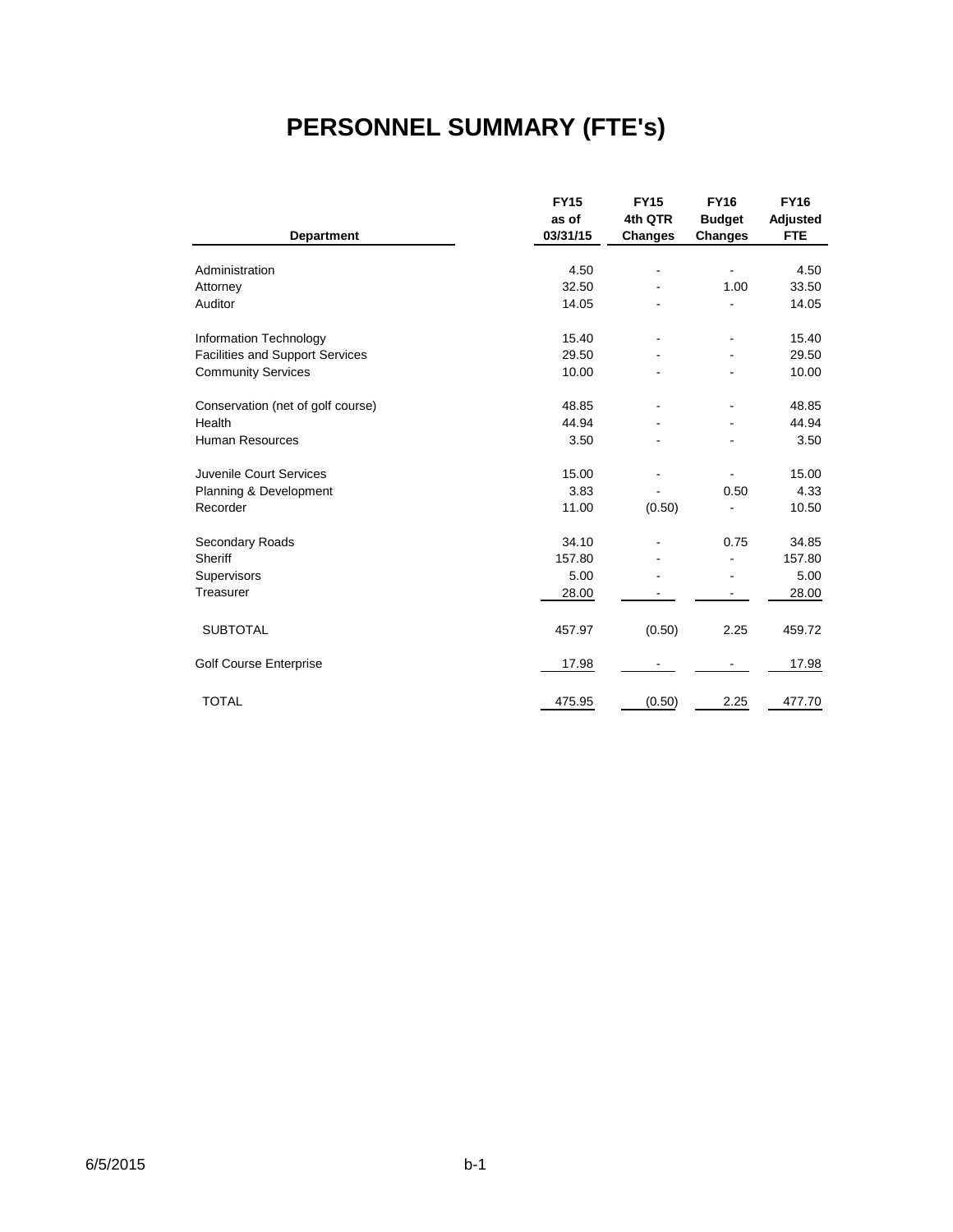| <b>ORGANIZATION: Administration</b> |                                      | <b>FY15</b><br>as of | <b>FY15</b><br>4th QTR | <b>FY16</b><br><b>Budget</b> | <b>FY16</b><br>Adjusted |
|-------------------------------------|--------------------------------------|----------------------|------------------------|------------------------------|-------------------------|
| <b>POSITIONS:</b>                   |                                      | 03/31/15             | <b>Changes</b>         | <b>Changes</b>               | <b>FTE</b>              |
|                                     | A County Administrator               | 1.00                 | -                      | -                            | 1.00                    |
|                                     | 805-A Assistant County Administrator | 0.50                 |                        |                              | 0.50                    |
| 597-A Budget Manager                |                                      | 1.00                 | -                      | -                            | 1.00                    |
| 366-A Budget Coordinator            |                                      | ۰                    | -                      | -                            | $\blacksquare$          |
|                                     | 332-A ERP / EDM Budget Analyst       | 1.00                 | -                      | -                            | 1.00                    |
|                                     | 298-A Administrative Assistant       | 1.00                 |                        |                              | 1.00                    |
|                                     | <b>Total Positions</b>               | 4.50                 |                        |                              | 4.50                    |

| <b>ORGANIZATION: Attorney</b> |                                               | <b>FY15</b> | <b>FY15</b>    | <b>FY16</b>   | <b>FY16</b> |
|-------------------------------|-----------------------------------------------|-------------|----------------|---------------|-------------|
|                               |                                               | as of       | 4th QTR        | <b>Budget</b> | Adjusted    |
| <b>POSITIONS:</b>             |                                               | 03/31/15    | <b>Changes</b> | Changes       | <b>FTE</b>  |
|                               |                                               |             |                |               |             |
|                               | X County Attorney                             | 1.00        |                | ۰             | 1.00        |
|                               | X First Assistant Attorney                    | 1.00        |                |               | 1.00        |
|                               | X Deputy First Assistant Attorney             |             |                |               |             |
|                               | X Assistant Attorney II                       |             |                | ۰             |             |
|                               | X Assistant Attorney I                        |             |                |               |             |
|                               | 611-A Attorney II                             | 4.00        |                |               | 4.00        |
|                               | 511-A Office Administrator                    | 1.00        |                |               | 1.00        |
|                               | 505-A Risk Manager                            | 1.00        |                | ۰             | 1.00        |
|                               | 464-A Attorney I                              | 9.00        |                | 1.00          | 10.00       |
|                               | 323-A Case Expeditor                          | 1.00        |                |               | 1.00        |
|                               | 316-A Paralegal-Audio/Visual Production Spec  | 1.00        |                |               | 1.00        |
|                               | 282-A Paralegal                               | 1.00        |                |               | 1.00        |
|                               | 282-A Executive Secretary/Paralegal           | 1.00        |                | ۰             | 1.00        |
|                               | 223-C Victim/Witness Coordinator              | 1.00        |                |               | 1.00        |
|                               | 223-C Fine Payment Coordinator                | 2.00        |                |               | 2.00        |
|                               | 214-C Administrative Assistant-Juvenile Court | 1.00        |                |               | 1.00        |
|                               | 214-C Intake Coordinator                      | 1.00        |                |               | 1.00        |
|                               | 194-C Legal Secretary-Civil Court             | 1.00        |                |               | 1.00        |
|                               | 191-C Senior Clerk-Victim Witness             | 1.00        |                |               | 1.00        |
|                               | 177-C Legal Secretary                         | 1.00        |                |               | 1.00        |
|                               | 162-C Clerk III                               | 1.00        |                |               | 1.00        |
|                               | 151-C Clerk II-Receptionist                   | 1.00        |                |               | 1.00        |
|                               | 151-C Clerk II-Data Entry                     | 1.00        |                |               | 1.00        |
|                               | Z Summer Law Clerk                            | 0.50        |                |               | 0.50        |
|                               | <b>Total Positions</b>                        | 32.50       |                | 1.00          | 33.50       |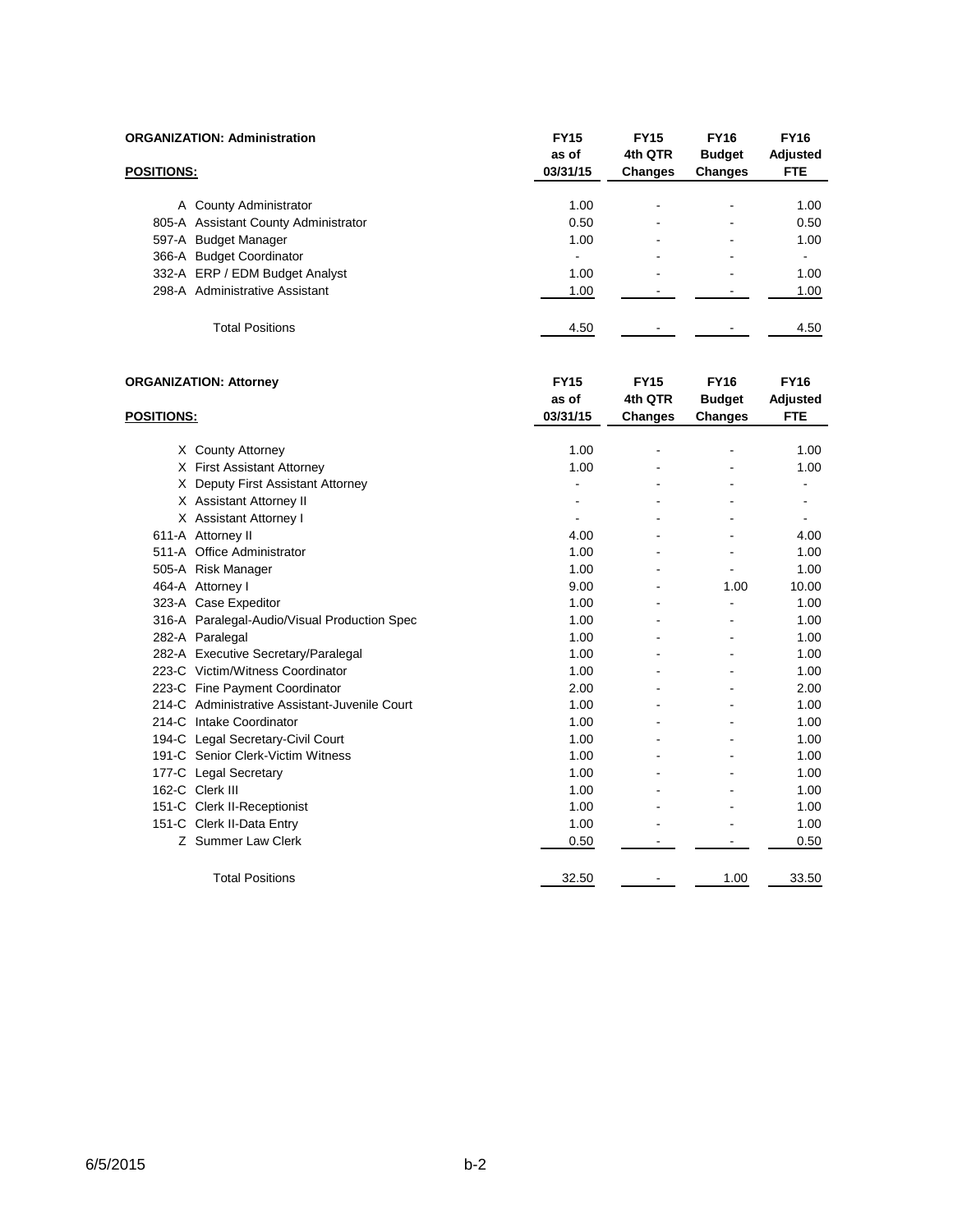|                   | <b>ORGANIZATION: Auditor</b>                | <b>FY15</b><br>as of | <b>FY15</b><br>4th QTR | <b>FY16</b><br><b>Budget</b> | <b>FY16</b><br>Adjusted |
|-------------------|---------------------------------------------|----------------------|------------------------|------------------------------|-------------------------|
| <b>POSITIONS:</b> |                                             | 03/31/15             | Changes                | Changes                      | <b>FTE</b>              |
|                   |                                             |                      |                        |                              |                         |
|                   | X Auditor                                   | 1.00                 |                        | ۰                            | 1.00                    |
|                   | X Deputy Auditor-Elections                  |                      |                        | ٠                            |                         |
|                   | X Deputy Auditor-Tax                        | 1.00                 |                        | ۰                            | 1.00                    |
|                   | 677-A Accounting and Tax Manager            | 1.00                 |                        |                              | 1.00                    |
|                   | 556-A Operations Manager                    | 1.00                 |                        | ٠                            | 1.00                    |
|                   | 291-C Election Supervisor                   | 1.00                 |                        | ۰                            | 1.00                    |
|                   | 268-A GIS Parcel Maintenance Technician     | 1.00                 |                        |                              | 1.00                    |
|                   | 252-A Payroll Specialist                    | 2.00                 |                        |                              | 2.00                    |
|                   | 252-C Accounts Payable Specialist           | 1.50                 |                        | ۰                            | 1.50                    |
|                   | 191-C Senior Clerk III Elections            | 2.00                 |                        | ٠                            | 2.00                    |
|                   | 177-A Official Records Clerk                | 0.90                 |                        | ۰                            | 0.90                    |
|                   | 177-C Platroom Specialist                   | 1.00                 |                        |                              | 1.00                    |
|                   | 141-C Clerk II                              | 0.65                 |                        |                              | 0.65                    |
|                   | <b>Total Positions</b>                      | 14.05                |                        |                              | 14.05                   |
|                   | <b>ORGANIZATION: Information Technology</b> | <b>FY15</b>          | <b>FY15</b>            | <b>FY16</b>                  | <b>FY16</b>             |

| ORGANIZATION: Information Technology        | F Y 15   | <b>FY15</b>    | <b>FY16</b>    | <b>FY16</b> |
|---------------------------------------------|----------|----------------|----------------|-------------|
|                                             | as of    | 4th QTR        | <b>Budget</b>  | Adjusted    |
| <b>POSITIONS:</b>                           | 03/31/15 | <b>Changes</b> | <b>Changes</b> | <b>FTE</b>  |
|                                             |          |                |                |             |
| 725-A Information Technology Director       | 1.00     |                |                | 1.00        |
| 556-A Geographic Information Systems Coord. | 1.00     |                |                | 1.00        |
| 519-A Network Infrastructure Supervisor     | 1.00     |                |                | 1.00        |
| 511-A Senior Programmer/Analyst             | 1.00     |                |                | 1.00        |
| 455-A Webmaster                             | 1.00     |                |                | 1.00        |
| 445-A Programmer/Analyst II                 | 2.00     |                |                | 2.00        |
| 406-A Network Systems Administrator         | 5.00     |                |                | 5.00        |
| 323-A GIS Analyst                           | 1.00     |                |                | 1.00        |
| 187-A Desktop support Specialist            | 2.00     |                |                | 2.00        |
| 162-A Clerk III                             | 0.40     |                |                | 0.40        |
| <b>Total Positions</b>                      | 15.40    |                |                | 15.40       |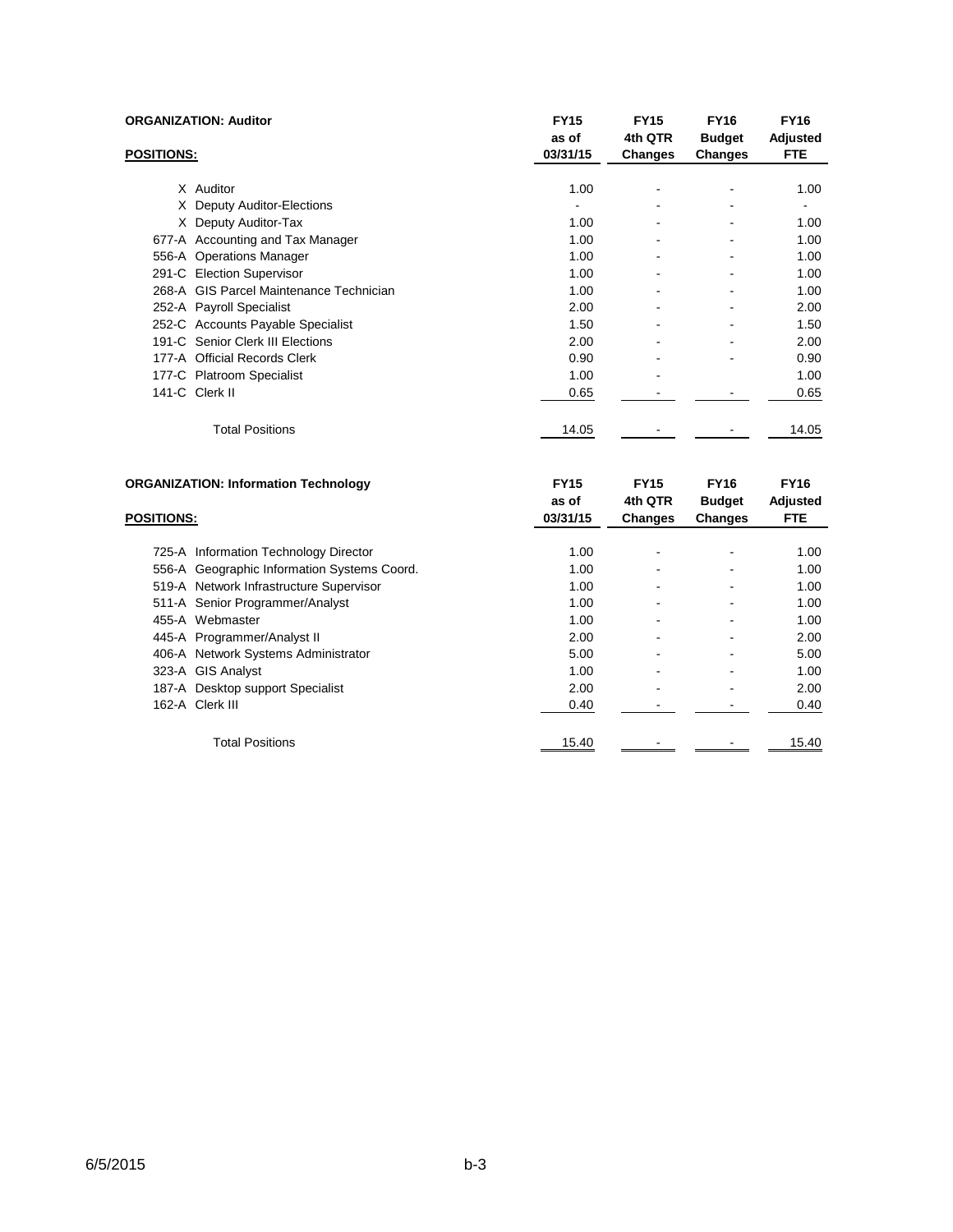|                   | <b>ORGANIZATION: Facilities and Support Services</b> | <b>FY15</b><br>as of | <b>FY15</b><br>4th QTR   | <b>FY16</b><br><b>Budget</b> | <b>FY16</b><br>Adjusted |
|-------------------|------------------------------------------------------|----------------------|--------------------------|------------------------------|-------------------------|
| <b>POSITIONS:</b> |                                                      | 03/31/15             | <b>Changes</b>           | Changes                      | <b>FTE</b>              |
|                   | 725-A Director of Facilities and Support Services    | 1.00                 | $\overline{\phantom{a}}$ | $\overline{a}$               | 1.00                    |
|                   |                                                      |                      |                          | 1.00                         | 1.00                    |
|                   | 462-A Operations Manager-FSS                         |                      | $\overline{\phantom{a}}$ |                              |                         |
|                   | 417-A Operations Manager-FSS                         | 1.00                 | $\overline{\phantom{a}}$ | (1.00)                       | ۰                       |
|                   | 300-A Maintenance Coordinator                        | 1.00                 |                          |                              | 1.00                    |
|                   | 268-C Maintenance Specialist                         | 4.00                 |                          |                              | 4.00                    |
|                   | 268-C Maintenance Electronic Systems Technician      | 2.00                 |                          |                              | 2.00                    |
|                   | 252-A Purchasing Specialist                          | 1.00                 |                          |                              | 1.00                    |
|                   | 238-A Custodial & Security Coordinator               | 1.00                 |                          |                              | 1.00                    |
|                   | 182-C Maintenance Worker                             | 1.00                 |                          |                              | 1.00                    |
|                   | 177-C Senior Clerk                                   | 1.00                 |                          |                              | 1.00                    |
|                   | 162-C Lead Custodial Worker                          | 2.00                 |                          |                              | 2.00                    |
|                   | 141-C Clerk II/Support Services                      | 2.00                 |                          |                              | 2.00                    |
|                   | 141-C Clerk II/Scanning                              | 2.00                 |                          |                              | 2.00                    |
|                   | 130-C Custodial Worker                               | 9.50                 |                          |                              | 9.50                    |
|                   | 83-C General Laborer                                 | 1.00                 |                          |                              | 1.00                    |
|                   | <b>Total Positions</b>                               | 29.50                |                          |                              | 29.50                   |
|                   | <b>ORGANIZATION: Community Services</b>              | <b>FY15</b><br>as of | <b>FY15</b><br>4th QTR   | <b>FY16</b><br><b>Budget</b> | <b>FY16</b><br>Adjusted |

| <b>POSITIONS:</b>                 | 03/31/15 | <b>Changes</b>               | <b>Changes</b> | <b>FTE</b> |
|-----------------------------------|----------|------------------------------|----------------|------------|
|                                   |          |                              |                |            |
| 725-A Community Services Director | 1.00     | ۰                            |                | 1.00       |
| 430-A Case Aide Supervisor        | 1.00     | ۰                            |                | 1.00       |
| 430-A Mental Health Coordinator   | 1.00     | $\qquad \qquad \blacksquare$ | ۰              | 1.00       |
| 298-A Veterans Director/Case Aide | 1.00     | ۰                            |                | 1.00       |
| 271-C Office Manager              | 1.00     | ۰                            | -              | 1.00       |
| 252-C Case Aide                   | 2.00     | ۰                            | -              | 2.00       |
| 162-C Clerk III/Secretary         | 1.00     | ۰                            | ۰              | 1.00       |
| 162-C Clerk II/Receptionist       | 0.85     | ۰                            | ٠              | 0.85       |
| 141-C Clerk II/Receptionist       | 0.15     | ۰                            |                | 0.15       |
| Z Mental Health Advocate          | 1.00     |                              |                | 1.00       |
| <b>Total Positions</b>            | 10.00    |                              |                | 10.00      |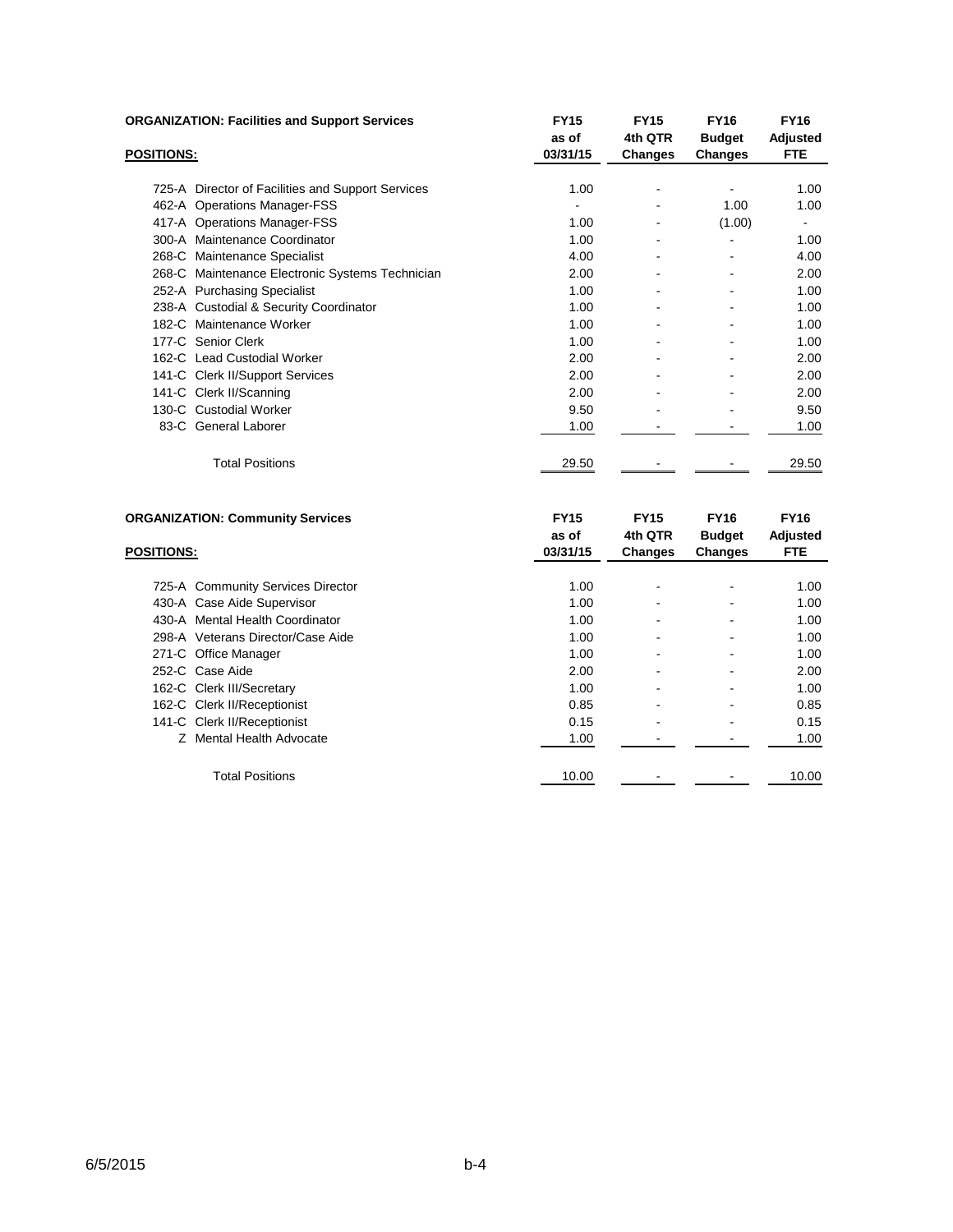|            | <b>ORGANIZATION: Conservation (Net of Golf Operations)</b> | <b>FY15</b><br>as of | <b>FY15</b><br>4th QTR | <b>FY16</b><br><b>Budget</b> | <b>FY16</b><br>Adjusted |
|------------|------------------------------------------------------------|----------------------|------------------------|------------------------------|-------------------------|
| POSITIONS: |                                                            | 03/31/15             | <b>Changes</b>         | <b>Changes</b>               | <b>FTE</b>              |
|            | 775-A Director                                             | 1.00                 |                        |                              | 1.00                    |
|            | 540-A Deputy Director                                      | 1.00                 |                        |                              | 1.00                    |
|            | 470-A Park Manager                                         | 2.00                 |                        |                              | 2.00                    |
|            | 382-A Naturalist/Director                                  | 1.00                 |                        |                              | 1.00                    |
|            | 271-A Naturalist                                           | 2.00                 |                        |                              | 2.00                    |
|            | 262-A Park Ranger                                          | 5.00                 |                        |                              | 5.00                    |
|            | 252-A Administrative Assistant                             | 1.00                 |                        |                              | 1.00                    |
|            | 220-A Park Crew Leader                                     | 1.00                 |                        |                              | 1.00                    |
|            | 187-A Pioneer Village Site Coordinator                     | 1.00                 |                        |                              | 1.00                    |
|            | 187-A Equipment Specialist                                 | 2.00                 |                        |                              | 2.00                    |
|            | 187-A Equipment Mechanic                                   | $\blacksquare$       |                        |                              | $\sim$                  |
|            | 187-A Park Maintenance Technician                          | 4.00                 |                        |                              | 4.00                    |
|            | 141-A Clerk II                                             | 1.00                 |                        |                              | 1.00                    |
|            | 99-A Cody Homestead Site Coordinator                       | 0.75                 |                        |                              | 0.75                    |
|            | Z Seasonal Park Maintainance(WLP, SCP. PV)                 | 7.52                 |                        |                              | 7.52                    |
|            | Z Seasonal Pool Manager (SCP)                              | 0.29                 |                        |                              | 0.29                    |
|            | Z Seasonal Asst Pool Manager (SCP)                         | 0.21                 |                        |                              | 0.21                    |
|            | Z Seasonal Lifeguard (WLP, SCP)                            | 6.28                 |                        |                              | 6.28                    |
|            | Z Seasonal Pool Concessions (SCP)                          | 1.16                 |                        |                              | 1.16                    |
|            | Z Seasonal Beach/Boathouse Concessions                     | 1.80                 |                        |                              | 1.80                    |
|            | Z Seasonal Beach Manager (WLP)                             | 0.29                 |                        |                              | 0.29                    |
|            | Z Seasonal Asst Beach Manager (WLP)                        | 0.23                 |                        |                              | 0.23                    |
|            | Z Seasonal Park Patrol (WLP, SCP)                          | 2.17                 |                        |                              | 2.17                    |
|            | Z Seasonal Park Attendants (WLP, SCP, BSP)                 | 2.95                 |                        |                              | 2.95                    |
|            | Z Seasonal Naturalist - Caretaker                          | 0.66                 |                        |                              | 0.66                    |
|            | Z Seasonal Naturalist                                      | 0.79                 |                        |                              | 0.79                    |
|            | Z Seasonal Day Camp/Apothecary (PV)                        | 1.56                 |                        |                              | 1.56                    |
|            | Z Seasonal Concession Worker (Cody)                        | 0.19                 |                        |                              | 0.19                    |
|            | <b>Total Positions</b>                                     | 48.85                |                        |                              | 48.85                   |
|            |                                                            |                      |                        |                              |                         |
|            | <b>ORGANIZATION: Glynns Creek Golf Course</b>              | <b>FY15</b>          | <b>FY15</b>            | <b>FY16</b>                  | <b>FY16</b>             |

|                   | ORGANIZATION: GIVIIIIS Creek GOIT COUTSE   | гію<br>as of | гнэ<br>4th QTR | FIID<br><b>Budget</b> | <b>FIID</b><br>Adjusted |
|-------------------|--------------------------------------------|--------------|----------------|-----------------------|-------------------------|
| <b>POSITIONS:</b> |                                            | 03/31/15     | <b>Changes</b> | Changes               | <b>FTE</b>              |
|                   | 462-A Golf Pro/Manager                     | 1.00         |                |                       | 1.00                    |
|                   | 462-A Golf Course Superintendent           | 1.00         |                |                       | 1.00                    |
|                   | 220-A Assistant Golf Course Superintendent | 1.00         | ۰              |                       | 1.00                    |
|                   | 187-A Turf Equipment Specialist            | 1.00         | ۰              |                       | 1.00                    |
|                   | 162-A Maintenance Technician               | 1.00         |                |                       | 1.00                    |
|                   | Z Seasonal Assistant Golf Professional     | 0.73         |                |                       | 0.73                    |
|                   | Z Seasonal Golf Pro Staff                  | 7.48         | -              |                       | 7.48                    |
|                   | Z Seasonal Part-Time Laborers              | 4.77         |                |                       | 4.77                    |
|                   | <b>Total Positions</b>                     | 17.98        |                |                       | 17.98                   |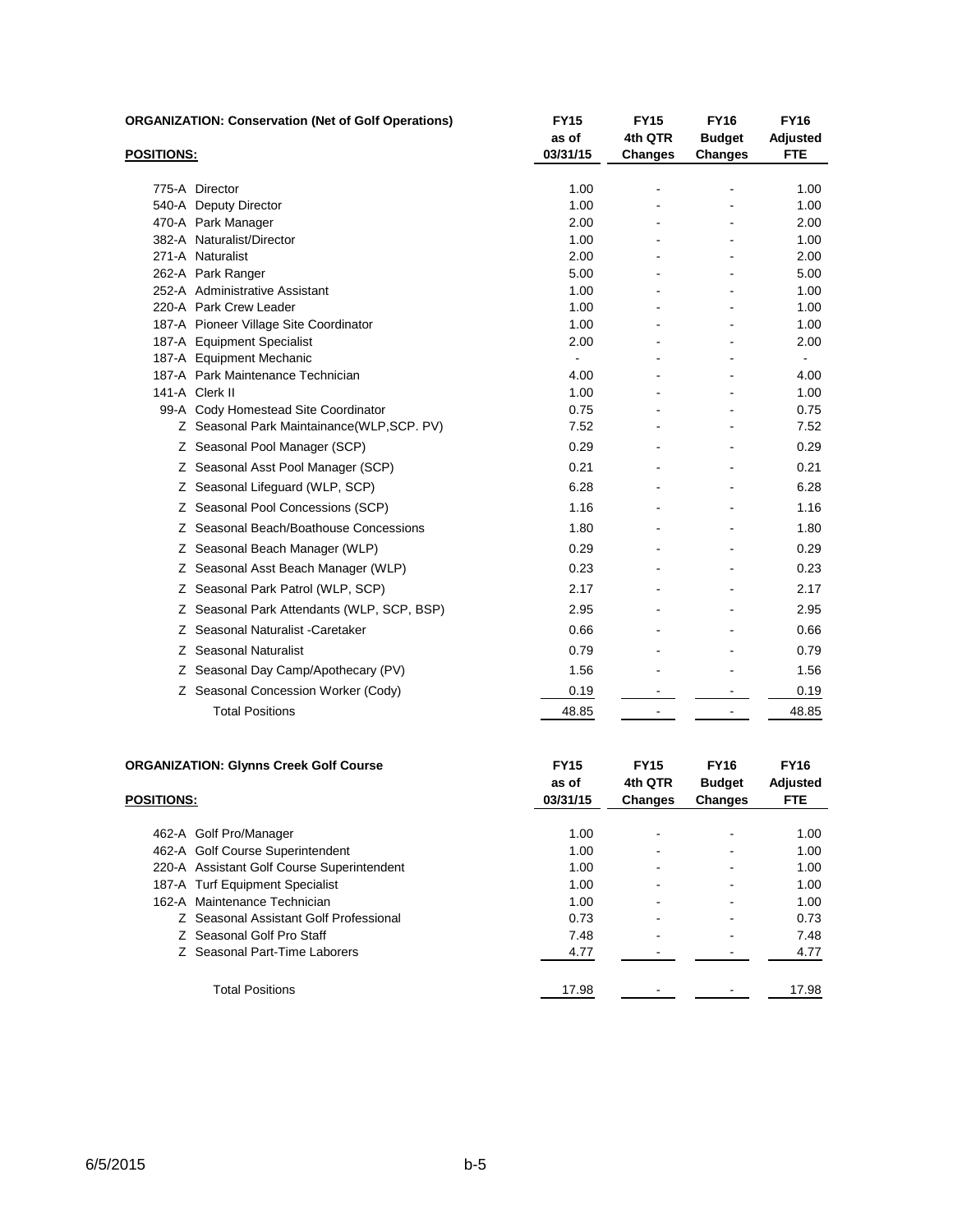| <b>ORGANIZATION: Health</b>                                        | <b>FY15</b><br>as of             | <b>FY15</b><br>4th QTR                   | <b>FY16</b><br><b>Budget</b>                   | <b>FY16</b><br>Adjusted               |
|--------------------------------------------------------------------|----------------------------------|------------------------------------------|------------------------------------------------|---------------------------------------|
| <b>POSITIONS:</b>                                                  | 03/31/15                         | <b>Changes</b>                           | <b>Changes</b>                                 | <b>FTE</b>                            |
| 805-A Health Director                                              | 1.00                             |                                          |                                                | 1.00                                  |
| 571-A Deputy Director                                              | 1.00                             | $\blacksquare$                           |                                                | 1.00                                  |
| 470-A Clinical Services Coordinator                                | 1.00                             |                                          |                                                | 1.00                                  |
| 417-A Community Health Coordinator                                 | 1.00                             |                                          |                                                | 1.00                                  |
| 417-A Environmental Health Coordinator                             | 1.00                             |                                          |                                                | 1.00                                  |
| 417-A Public Health Services Coordinator                           | 1.00                             |                                          |                                                | 1.00                                  |
| 417-A Correctional Health Coordinator                              | 1.00                             |                                          |                                                | 1.00                                  |
| 397-A Clinical Services Specialist                                 | 1.00                             |                                          |                                                | 1.00                                  |
| 366-A Public Health Nurse                                          | 9.00                             |                                          |                                                | 9.00                                  |
| 355-A Community Health Consultant                                  | 5.00                             |                                          |                                                | 5.00                                  |
| 355-A Community Health Intervention Specialist                     | 1.00                             |                                          |                                                | 1.00                                  |
| 355-A Environmental Health Specialist                              | 7.00                             |                                          |                                                | 7.00                                  |
| 323-A Child Health Consultant                                      | 2.00                             | $\blacksquare$                           | $\blacksquare$                                 | 2.00                                  |
| 271-A Community Dental Consultant                                  | $\blacksquare$                   |                                          | 1.00                                           | 1.00                                  |
| 271-A Administrative Office Assistant                              | 1.00                             |                                          | (1.00)                                         | $\blacksquare$                        |
| 252-A Administrative Office Assistant                              | 1.00                             |                                          | ä,                                             | 1.00                                  |
| 230-A Public Health Nurse-LPN                                      | ä,                               |                                          |                                                | $\blacksquare$                        |
| 209-A Medical Assistant                                            | 2.00                             |                                          |                                                | 2.00                                  |
| 198-A Medical Lab Technician                                       | 0.75                             |                                          |                                                | 0.75                                  |
| 177-A Lab Technician                                               | $\blacksquare$                   |                                          |                                                | $\overline{a}$                        |
| 162-A Resource Specialist                                          | 2.00                             |                                          |                                                | 2.00                                  |
| 141-A Resource Assistant                                           | 3.45                             |                                          |                                                | 3.45                                  |
| Z Interpreters                                                     | ä,                               |                                          |                                                | $\overline{a}$                        |
| Z Dental Hygienist                                                 | 0.42                             |                                          |                                                | 0.42                                  |
| Z Environmental Health Intern                                      | 0.25                             |                                          |                                                | 0.25                                  |
| Z Health Services Professional                                     | 2.07                             |                                          |                                                | 2.07                                  |
|                                                                    |                                  |                                          |                                                |                                       |
| <b>Total Positions</b>                                             | 44.94                            |                                          |                                                | 44.94                                 |
| <b>ORGANIZATION: Human Resources</b>                               | <b>FY15</b>                      | <b>FY15</b>                              | <b>FY16</b>                                    | <b>FY16</b>                           |
|                                                                    | as of                            | 4th QTR                                  | <b>Budget</b>                                  | Adjusted                              |
| POSITIONS:                                                         | 03/31/15                         | <b>Changes</b>                           | <b>Changes</b>                                 | <b>FTE</b>                            |
|                                                                    |                                  |                                          |                                                |                                       |
| 805-A Assistant County Administrator                               | 0.50                             |                                          |                                                | 0.50                                  |
| 505-A Risk Manager                                                 |                                  |                                          |                                                | $\blacksquare$                        |
| 323-A Human Resources Generalist                                   | 2.00                             |                                          |                                                | 2.00                                  |
| 198-A Benefits Coordinator                                         | 1.00                             |                                          |                                                | 1.00                                  |
|                                                                    |                                  |                                          |                                                |                                       |
| <b>Total Positions</b>                                             | 3.50                             |                                          |                                                | 3.50                                  |
| <b>ORGANIZATION: Juvenile Court Services</b><br><b>POSITIONS:</b>  | <b>FY15</b><br>as of<br>03/31/15 | <b>FY15</b><br>4th QTR<br><b>Changes</b> | <b>FY16</b><br><b>Budget</b><br><b>Changes</b> | <b>FY16</b><br>Adjusted<br><b>FTE</b> |
|                                                                    |                                  |                                          |                                                |                                       |
| 571-A Juvenile Detention Center Director<br>323-A Shift Supervisor | 1.00<br>2.00                     |                                          |                                                | 1.00<br>2.00                          |

238-J Detention Youth Counselors and the state of the state of the state of the state of the state of the state of the state of the state of the state of the state of the state of the state of the state of the state of the 215-A Detenton Youth Supervisor 215-A Detenton Youth Supervisor 215-A 2.00

Total Positions 15.00 15.00 - 15.00 15.00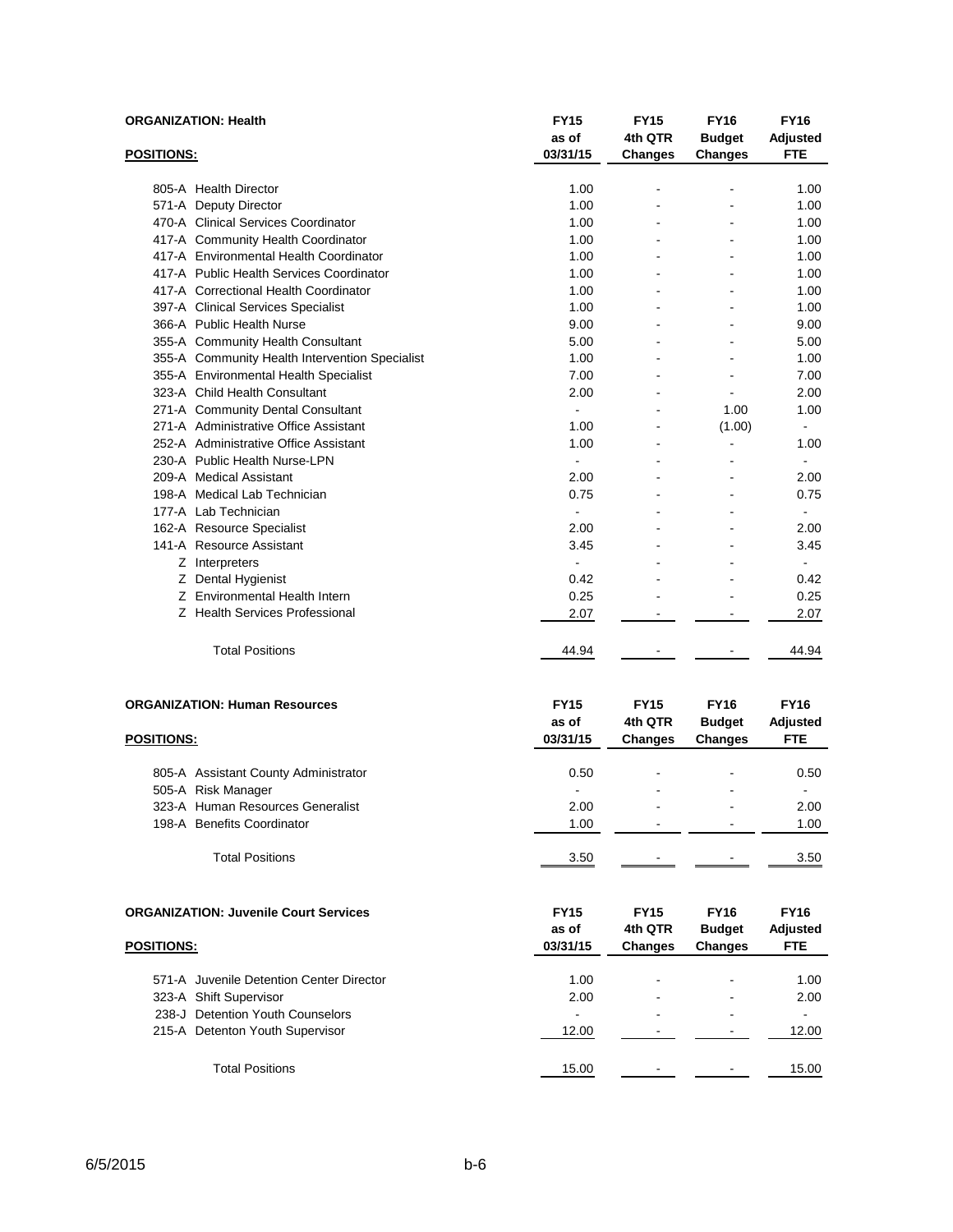| <b>ORGANIZATION: Planning &amp; Development</b> |                                         | <b>FY15</b><br>as of     | <b>FY15</b><br>4th QTR | <b>FY16</b><br><b>Budget</b> | <b>FY16</b><br>Adjusted |
|-------------------------------------------------|-----------------------------------------|--------------------------|------------------------|------------------------------|-------------------------|
| <b>POSITIONS:</b>                               |                                         | 03/31/15                 | <b>Changes</b>         | <b>Changes</b>               | <b>FTE</b>              |
|                                                 | 608-A Planning & Development Director   | 1.00                     |                        |                              | 1.00                    |
|                                                 | 314-C Building Inspector                | 1.00                     |                        |                              | 1.00                    |
|                                                 | 252-A Planning & Development Specialist | 1.00                     | ۰                      |                              | 1.00                    |
|                                                 | 162-A Clerk III                         | $\overline{\phantom{0}}$ | -                      | 0.50                         | 0.50                    |
|                                                 | Z Weed/Zoning Enforcement Aide          | 0.58                     | ۰                      |                              | 0.58                    |
|                                                 | Z Planning Intern                       | 0.25                     |                        |                              | 0.25                    |
|                                                 | <b>Total Positions</b>                  | 3.83                     |                        | 0.50                         | 4.33                    |

| <b>ORGANIZATION: Recorder</b> |                                | <b>FY15</b><br>as of | <b>FY15</b><br>4th QTR | <b>FY16</b><br><b>Budget</b> | <b>FY16</b><br>Adjusted |
|-------------------------------|--------------------------------|----------------------|------------------------|------------------------------|-------------------------|
| <b>POSITIONS:</b>             |                                | 03/31/15             | <b>Changes</b>         | Changes                      | <b>FTE</b>              |
|                               | X Recorder                     | 1.00                 |                        |                              | 1.00                    |
| Y.                            | Second Deputy                  | 1.00                 |                        | $\overline{\phantom{0}}$     | 1.00                    |
|                               | 496-A Operations Manager       | 1.00                 |                        | $\overline{\phantom{a}}$     | 1.00                    |
|                               | 191-C Real Estate Specialist   | 1.00                 |                        |                              | 1.00                    |
|                               | 191-C Vital Records Specialist | 1.00                 |                        |                              | 1.00                    |
|                               | 162-C Clerk III                | 1.00                 |                        | $\overline{\phantom{a}}$     | 1.00                    |
|                               | 141-C Clerk II                 | 5.00                 | (0.50)                 |                              | 4.50                    |
|                               | <b>Total Positions</b>         | 11.00                | (0.50)                 |                              | 10.50                   |

|                   | <b>ORGANIZATION: Secondary Roads</b> | <b>FY15</b> | <b>FY15</b> | <b>FY16</b>   | <b>FY16</b> |
|-------------------|--------------------------------------|-------------|-------------|---------------|-------------|
|                   |                                      | as of       | 4th QTR     | <b>Budget</b> | Adjusted    |
| <b>POSITIONS:</b> |                                      | 03/31/15    | Changes     | Changes       | <b>FTE</b>  |
|                   |                                      |             |             |               |             |
|                   | 864-A County Engineer                | 1.00        |             |               | 1.00        |
|                   | 634-A Assistant County Engineer      | 1.00        |             |               | 1.00        |
|                   | 430-A Secondary Roads Superintendent | 1.00        |             |               | 1.00        |
|                   | 300-A Engineering Aide II            | 2.00        |             |               | 2.00        |
|                   | 233-A Shop Supervisor                | 1.00        |             |               | 1.00        |
|                   | 230-A Administrative Assistant       |             |             | 1.00          | 1.00        |
|                   | 213-B Crew Leader/Operator I         | 3.00        |             |               | 3.00        |
|                   | 204-A Office Leader                  |             |             |               | ۰           |
|                   | 199-B Sign Crew Leader               | 1.00        |             |               | 1.00        |
|                   | 187-B Mechanic                       | 2.00        |             |               | 2.00        |
|                   | 187-B Shop Control Clerk             | 1.00        |             |               | 1.00        |
|                   | 174-B Heavy Equipment Operator III   | 7.00        |             |               | 7.00        |
|                   | 174-B Sign Crew Technician           | 1.00        |             |               | 1.00        |
|                   | 163-B Truck Crew Coordinator         | 1.00        |             |               | 1.00        |
|                   | 162-A Office Assistnant              | 1.00        |             |               | 1.00        |
|                   | 162-A Clerk III                      | 0.25        |             | (0.25)        |             |
|                   | 153-B Truck Driver/Laborer           | 10.00       |             |               | 10.00       |
| Z.                | Engineering Intern                   | 0.25        |             |               | 0.25        |
| Z.                | Seasonal Maintenance Worker          | 0.30        |             |               | 0.30        |
|                   | Eldridge Garage Caretaker            | 0.30        |             |               | 0.30        |
|                   |                                      |             |             |               |             |
|                   | <b>Total Positions</b>               | 34.10       |             | 0.75          | 34.85       |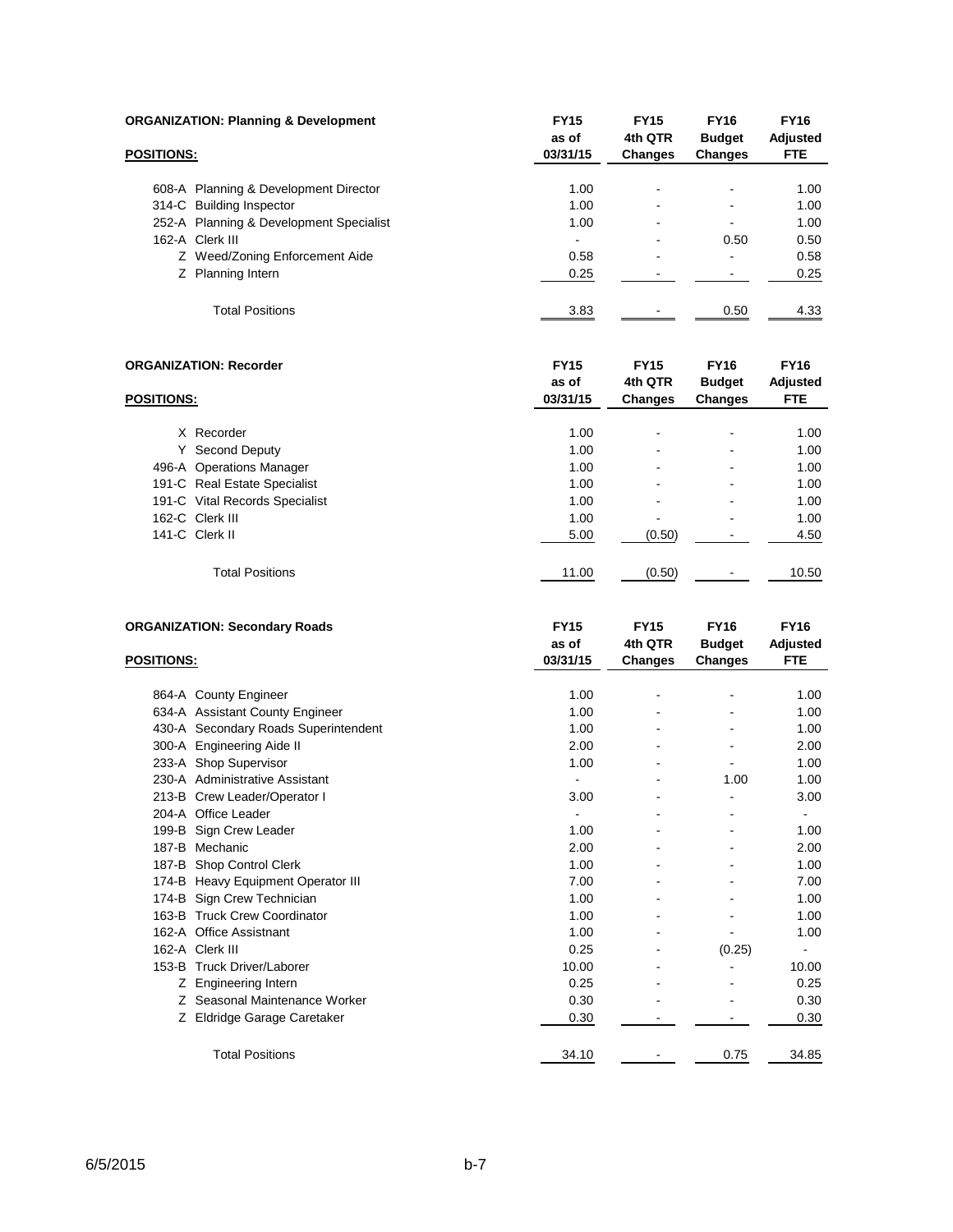|                   | <b>ORGANIZATION: Sheriff</b>                   | <b>FY15</b><br>as of             | <b>FY15</b><br>4th QTR                   | <b>FY16</b><br><b>Budget</b>            | <b>FY16</b><br>Adjusted               |
|-------------------|------------------------------------------------|----------------------------------|------------------------------------------|-----------------------------------------|---------------------------------------|
| <u>POSITIONS:</u> |                                                | 03/31/15                         | <b>Changes</b>                           | <b>Changes</b>                          | <b>FTE</b>                            |
|                   | X Sheriff                                      | 1.00                             |                                          |                                         | 1.00                                  |
|                   | Y Chief Deputy                                 | 1.00                             |                                          |                                         | 1.00                                  |
|                   | 705-A Jail Administrator                       | $\overline{a}$                   |                                          |                                         | $\overline{a}$                        |
|                   | 571-A Assistant Jail Administrator             | 1.00                             |                                          |                                         | 1.00                                  |
|                   | 540-A Assistant Jail Administrator             | $\overline{a}$                   |                                          |                                         | $\sim$                                |
|                   | 519-A Captain                                  | 1.00                             |                                          |                                         | 1.00                                  |
|                   | 464-A Lieutenant                               | 4.00                             |                                          |                                         | 4.00                                  |
|                   | 451-E Training Sergeant                        | 1.00                             |                                          |                                         | 1.00                                  |
|                   | 451-E Sergeant                                 | 6.00                             |                                          |                                         | 6.00                                  |
|                   | 430-A Shift Commander (Corrections Lieutenant) | 2.00                             |                                          |                                         | 2.00                                  |
|                   | 406-A Shift Commander (Corrections Lieutenant) | $\blacksquare$                   |                                          |                                         | $\blacksquare$                        |
|                   | 332-A Corrections Sergeant                     | 14.00                            |                                          |                                         | 14.00                                 |
|                   | 332-A Food Service Manager                     | 1.00                             |                                          |                                         | 1.00                                  |
|                   | 329-E Deputy                                   | 30.00                            |                                          |                                         | 30.00                                 |
|                   | 323-A Program Services Coordinator             | 2.00                             |                                          |                                         | 2.00                                  |
|                   | 289-A Classification Specialist                | 2.00                             |                                          |                                         | 2.00                                  |
|                   | 271-A Office Administrator                     | 1.00                             |                                          |                                         | 1.00                                  |
|                   | 262-A Lead Bailiff                             | 1.00                             |                                          |                                         | 1.00                                  |
|                   | 246-H Correction Officer                       | 59.00                            |                                          | ۳                                       | 59.00                                 |
| 220-A Bailiff     |                                                | 11.60                            |                                          |                                         | 11.60                                 |
|                   | 220-A Senior Accounting Clerk-Receptionist     | 1.00                             |                                          |                                         | 1.00                                  |
|                   | 198-A Court Compliance Coordinator             | 2.00                             |                                          |                                         | 2.00                                  |
|                   | 198-A Alternative Sentencing Coordinator       | 1.00                             |                                          |                                         | 1.00                                  |
|                   | 177-C Senior Clerk                             | 1.00                             |                                          |                                         | 1.00                                  |
|                   | 220-C Senior Accounting Clerk                  | 2.00                             |                                          |                                         | 2.00                                  |
|                   | 177-C Inmate Services Clerk                    | 1.00                             |                                          |                                         | 1.00                                  |
|                   | 176-H Jail Custodian/Correction Officer        | 4.00                             |                                          |                                         | 4.00                                  |
| 176-C Cook        |                                                | 3.60                             |                                          |                                         | 3.60                                  |
|                   | 162-A Clerk III                                | 3.60                             |                                          |                                         | 3.60                                  |
|                   | <b>Total Positions</b>                         | 157.80                           |                                          |                                         | 157.80                                |
| <b>POSITIONS:</b> | <b>ORGANIZATION: Supervisors, Board of</b>     | <b>FY15</b><br>as of<br>03/31/15 | <b>FY15</b><br>4th QTR<br><b>Changes</b> | <b>FY16</b><br><b>Budget</b><br>Changes | <b>FY16</b><br>Adjusted<br><b>FTE</b> |
|                   |                                                |                                  |                                          |                                         |                                       |
|                   | X Supervisor, Chairman                         | 1.00                             |                                          |                                         | 1.00                                  |
|                   | X Supervisor                                   | 4.00                             |                                          |                                         | 4.00                                  |
|                   | <b>Total Positions</b>                         | 5.00                             | $\blacksquare$                           |                                         | 5.00                                  |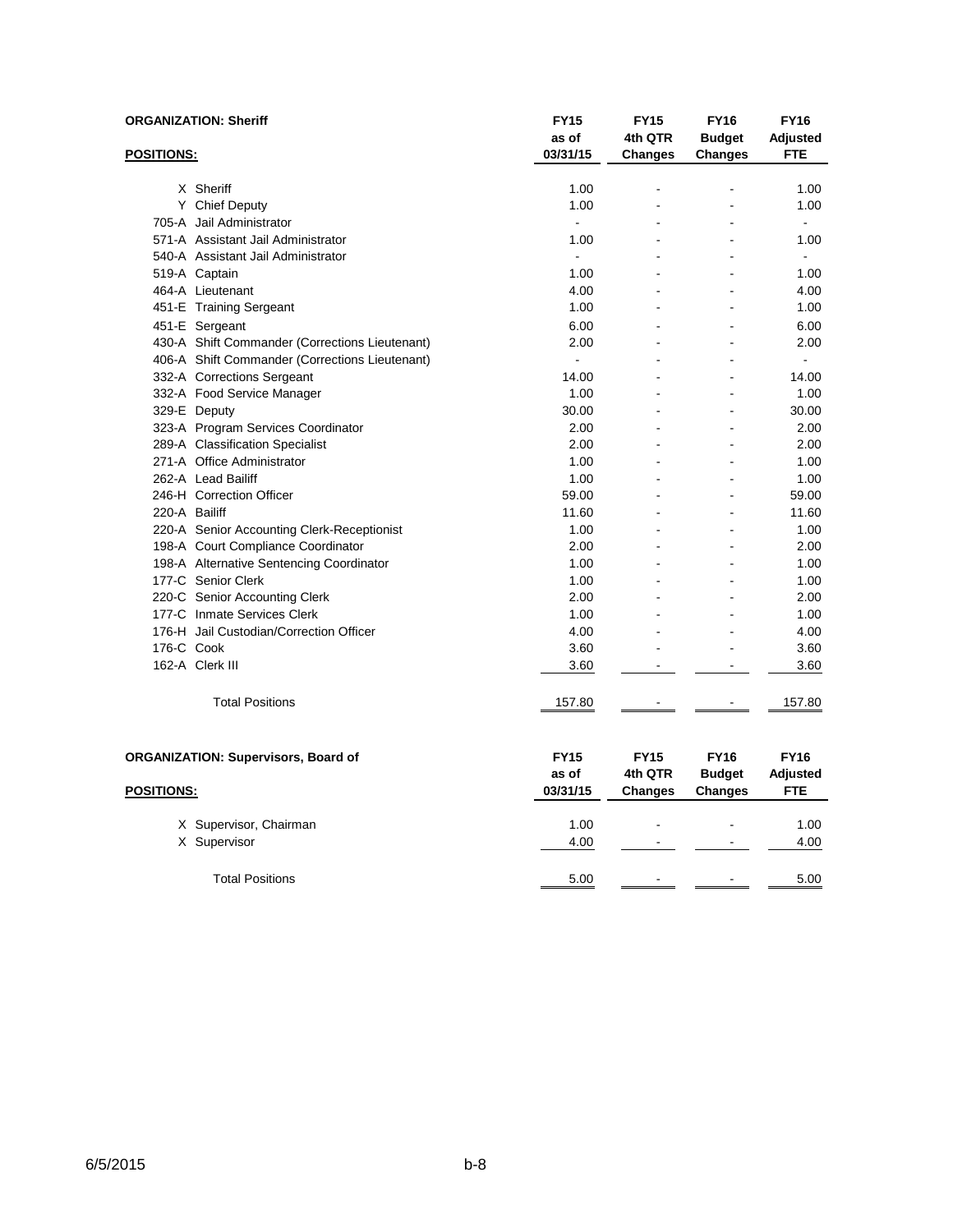|                   | <b>ORGANIZATION: Treasurer</b>        | <b>FY15</b><br>as of | <b>FY15</b><br>4th QTR | <b>FY16</b><br><b>Budget</b> | <b>FY16</b><br>Adjusted |
|-------------------|---------------------------------------|----------------------|------------------------|------------------------------|-------------------------|
| <b>POSITIONS:</b> |                                       | 03/31/15             | <b>Changes</b>         | <b>Changes</b>               | <b>FTE</b>              |
|                   | X Treasurer                           | 1.00                 |                        |                              | 1.00                    |
|                   | 611-A Financial Management Supervisor | 1.00                 |                        |                              | 1.00                    |
|                   | 556-A Operations Manager              | 1.00                 |                        |                              | 1.00                    |
|                   | 382-A County General Store Manager    | 1.00                 |                        |                              | 1.00                    |
|                   | 332-A Tax Accounting Specialist       | 1.00                 |                        |                              | 1.00                    |
|                   | 332-A Motor Vehicle Supervisor        | 1.00                 |                        |                              | 1.00                    |
|                   | 191-C Cashier                         | 1.00                 |                        |                              | 1.00                    |
|                   | 177-C Accounting Clerk - Treasurer    | 3.00                 |                        |                              | 3.00                    |
|                   | 162-C Clerk III                       | 1.00                 |                        |                              | 1.00                    |
|                   | 151-C Multi-Service Clerk             | 17.00                |                        |                              | 17.00                   |
|                   |                                       | 28.00                |                        |                              | 28.00                   |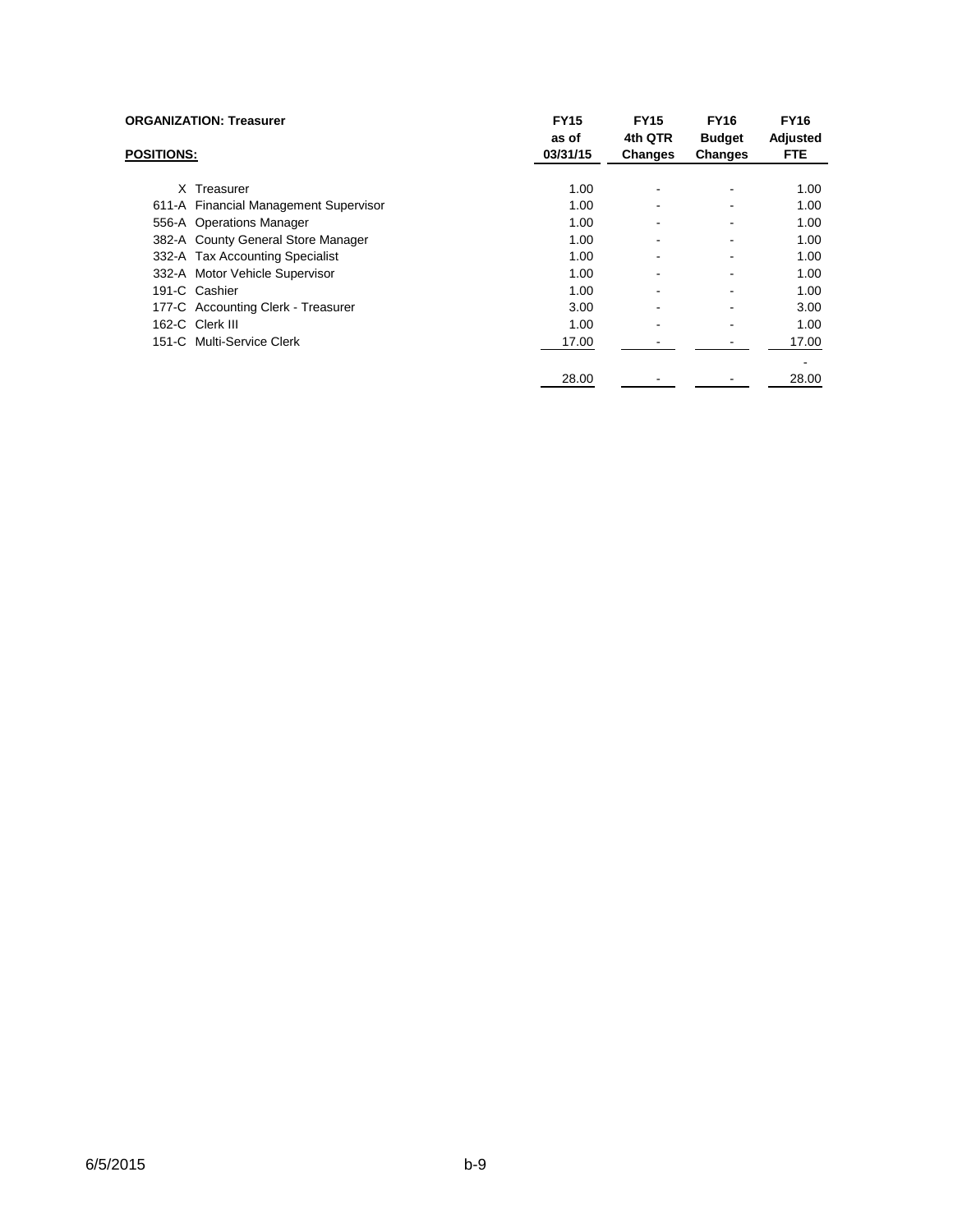#### SCOTT COUNTY FY 16 APPROPRIATIONS SUMMARY

|                                        | <b>FY 16</b>     | <b>Budget</b>                     | <b>FY 16</b>  |
|----------------------------------------|------------------|-----------------------------------|---------------|
| <b>Description</b>                     | Adopted          | <b>Changes</b>                    | Appropriated  |
|                                        |                  |                                   |               |
| Administration                         | \$<br>628,674    | \$                                | \$<br>628,674 |
| Attorney                               | 4,323,338        |                                   | 4,323,338     |
| Auditor                                | 1,616,358        |                                   | 1,616,358     |
| <b>Authorized Agencies</b>             | 9,520,846        |                                   | 9,520,846     |
| Capital Improvements (general)         | 7,553,050        |                                   | 7,553,050     |
| <b>Community Services</b>              | 8,744,156        | $\overline{\phantom{a}}$          | 8,744,156     |
| Conservation (net of golf course)      | 4,260,407        |                                   | 4,260,407     |
| Debt Service (net of refunded debt)    | 3,608,943        |                                   | 3,608,943     |
| <b>Facility &amp; Support Services</b> | 3,455,679        |                                   | 3,455,679     |
| Health                                 | 6,052,423        |                                   | 6,052,423     |
| <b>Human Resources</b>                 | 438,379          |                                   | 438,379       |
| <b>Human Services</b>                  | 77,252           |                                   | 77,252        |
| Information Technology                 | 2,525,218        |                                   | 2,525,218     |
| Juvenile Court Services                | 1,249,971        |                                   | 1,249,971     |
| Non-Departmental                       | 851,255          |                                   | 851,255       |
| Planning & Development                 | 409,903          |                                   | 409,903       |
| Recorder                               | 838,642          |                                   | 838,642       |
| Secondary Roads                        | 7,001,000        |                                   | 7,001,000     |
| Sheriff                                | 15,280,322       |                                   | 15,280,322    |
| Supervisors                            | 316,882          |                                   | 316,882       |
| Treasurer                              | 2,023,089        |                                   | 2,023,089     |
| <b>SUBTOTAL</b>                        | 80,775,787       |                                   | $-80,775,787$ |
|                                        |                  |                                   |               |
| <b>Golf Course Operations</b>          | 1,073,648        | -------------------------- ------ | 1,073,648     |
|                                        |                  |                                   |               |
| <b>TOTAL</b>                           | $$81,849,435$ \$ | and the control of the con-       | \$81,849,435  |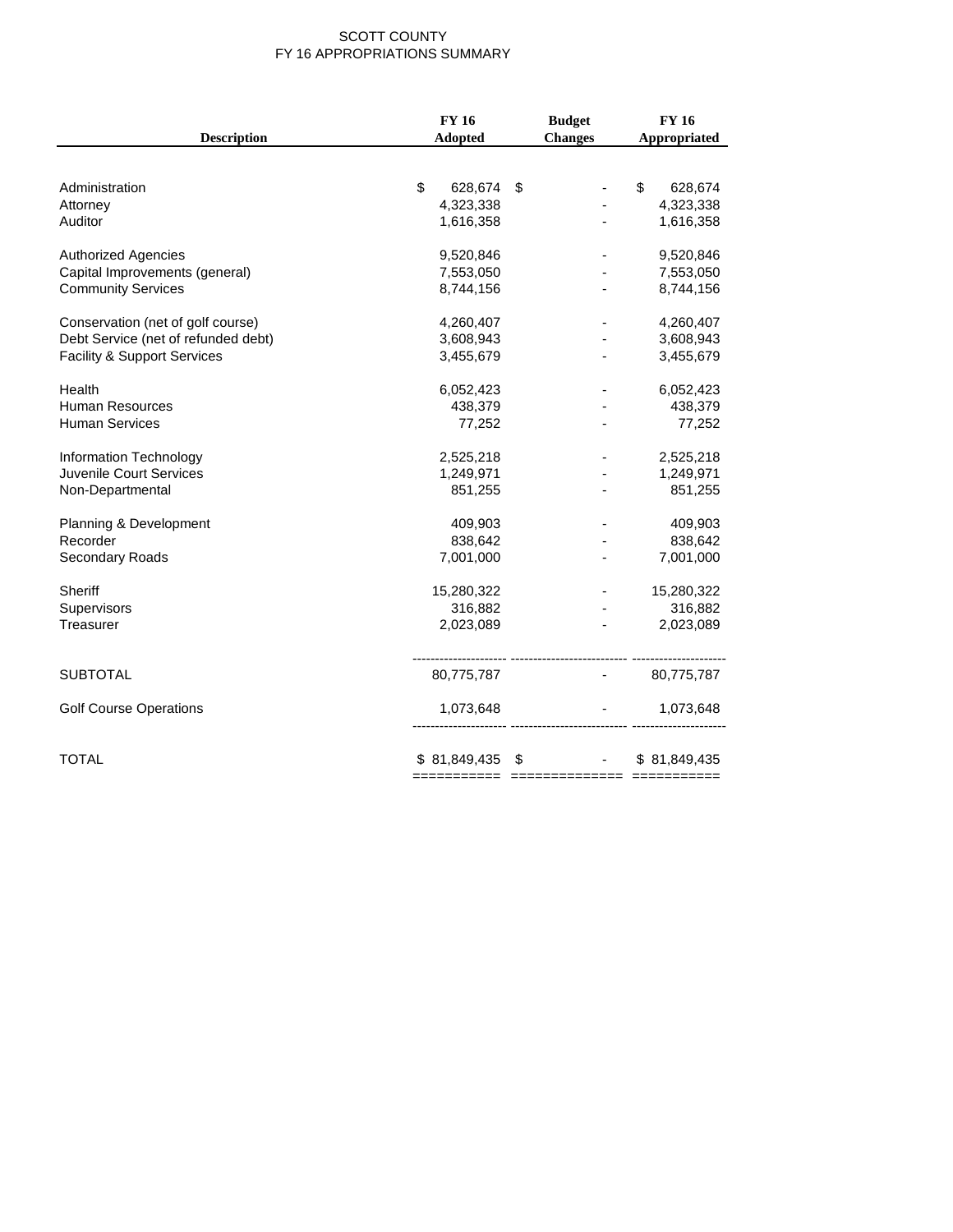| <b>Description</b>                                      | Original<br><b>Budget</b>                       | <b>Budget</b><br><b>Changes</b>    | <b>Adjusted</b><br><b>Budget</b> |
|---------------------------------------------------------|-------------------------------------------------|------------------------------------|----------------------------------|
| ORGANIZATION: ADMINISTRATION                            |                                                 |                                    |                                  |
| <b>APPROPRIATIONS</b>                                   |                                                 |                                    |                                  |
| <b>Personal Services</b><br>Expenses<br>Supplies        | 616,574<br>10,500<br>1,600                      |                                    | 616,574<br>10,500<br>1,600       |
| <b>TOTAL APPROPRIATIONS</b>                             | 628,674<br>============ =============== ======= |                                    | 628,674                          |
| ORGANIZATION: ATTORNEY                                  |                                                 |                                    |                                  |
| <b>APPROPRIATIONS</b>                                   |                                                 |                                    |                                  |
| <b>Personal Services</b><br>Equipment                   | 3,080,827<br>$\overline{\phantom{m}}$           |                                    | 3,080,827                        |
| Expenses<br>Supplies                                    | 1,193,511<br>49,000                             | $\sim 100$ km s $^{-1}$            | 1,193,511<br>49,000              |
| <b>TOTAL APPROPRIATIONS</b>                             | 4,323,338                                       |                                    | 4,323,338                        |
| ORGANIZATION: AUDITOR                                   |                                                 |                                    |                                  |
| <b>APPROPRIATIONS</b>                                   |                                                 |                                    |                                  |
| <b>Personal Services</b><br>Expenses<br><b>Supplies</b> | 1,295,163<br>282,095<br>39,100                  | ----------------------- ---------- | 1,295,163<br>282,095<br>39,100   |
| <b>TOTAL APPROPRIATIONS</b>                             | ============ =============== ========           | $1,616,358$ -                      | 1,616,358                        |
| ORGANIZATION: CAPITAL IMPROVEMENTS (GENERAL)            |                                                 |                                    |                                  |
| <b>APPROPRIATIONS</b>                                   |                                                 |                                    |                                  |
| Capital Improvements                                    | 7,553,050                                       |                                    | 7,553,050                        |
| TOTAL APPROPRIATIONS                                    | 7,553,050                                       |                                    | 7,553,050                        |

============ ============== ============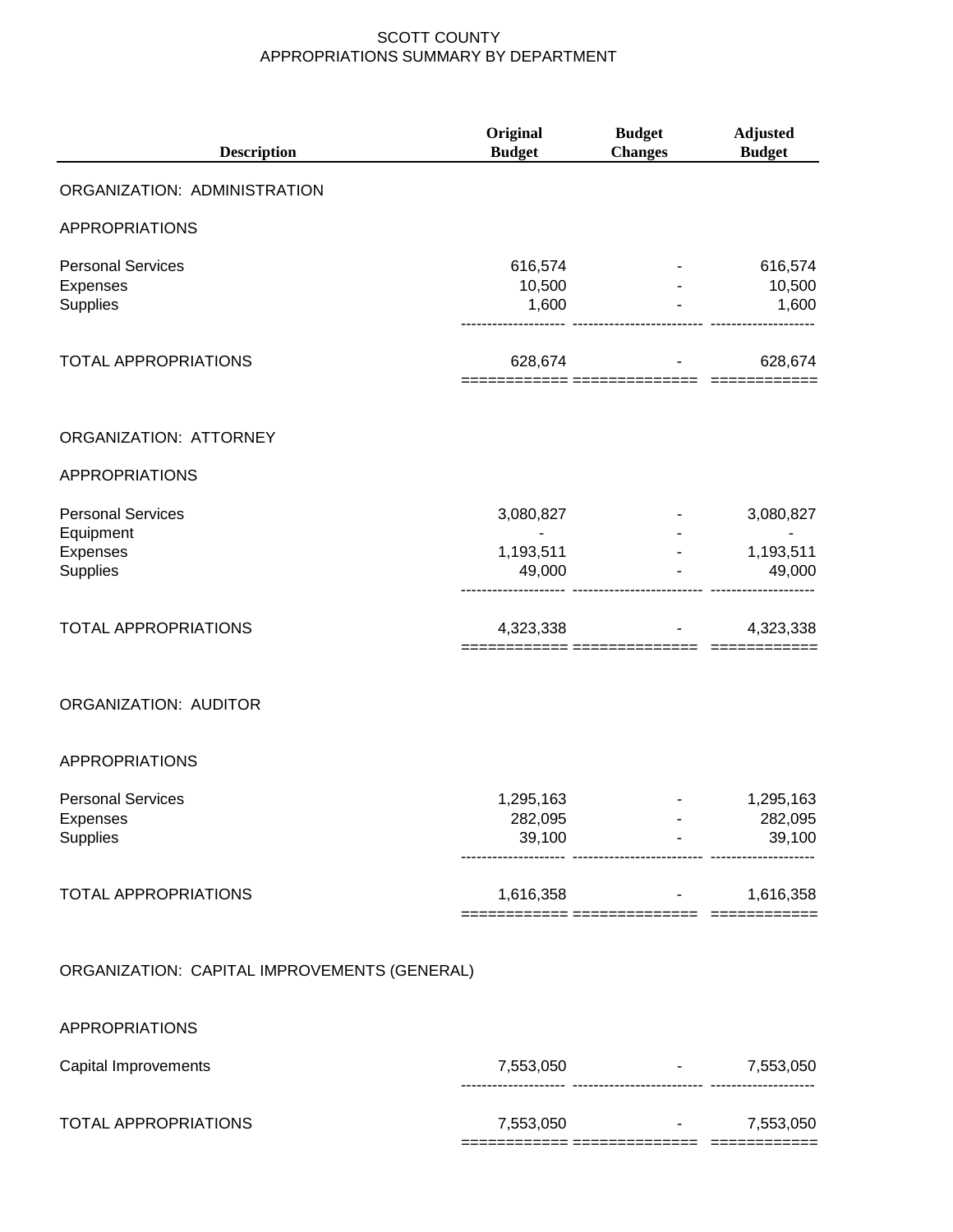| <b>Description</b>                                                               | Original<br><b>Budget</b>                  | <b>Budget</b><br><b>Changes</b> | <b>Adjusted</b><br><b>Budget</b>           |
|----------------------------------------------------------------------------------|--------------------------------------------|---------------------------------|--------------------------------------------|
| ORGANIZATION: COMMUNITY SERVICES                                                 |                                            |                                 |                                            |
| <b>APPROPRIATIONS</b>                                                            |                                            |                                 |                                            |
| <b>Personal Services</b><br>Equipment<br>Expenses<br>Supplies                    | 853,904<br>508<br>7,878,042<br>11,702      |                                 | 853,904<br>508<br>7,878,042<br>11,702      |
| <b>TOTAL APPROPRIATIONS</b>                                                      | 8,744,156                                  |                                 | 8,744,156                                  |
| ORGANIZATION: CONSERVATION                                                       |                                            |                                 |                                            |
| <b>APPROPRIATIONS</b>                                                            |                                            |                                 |                                            |
| <b>Personal Services</b><br><b>Capital Outlay</b><br>Expenses<br><b>Supplies</b> | 2,517,008<br>775,330<br>544,203<br>423,866 |                                 | 2,517,008<br>775,330<br>544,203<br>423,866 |
| <b>TOTAL APPROPRIATIONS</b>                                                      | 4,260,407<br>======= ======                |                                 | 4,260,407                                  |
|                                                                                  |                                            |                                 |                                            |

## ORGANIZATION: GLYNNS CREEK GOLF COURSE

#### APPROPRIATIONS

| <b>Personal Services</b>    | 643.794   | - | 643,794   |
|-----------------------------|-----------|---|-----------|
| Equipment                   | 96,859    | ۰ | 96,859    |
| Expenses                    | 113,390   | - | 113,390   |
| <b>Supplies</b>             | 219.605   | ٠ | 219,605   |
| <b>TOTAL APPROPRIATIONS</b> | 1,073,648 | ٠ | 1,073,648 |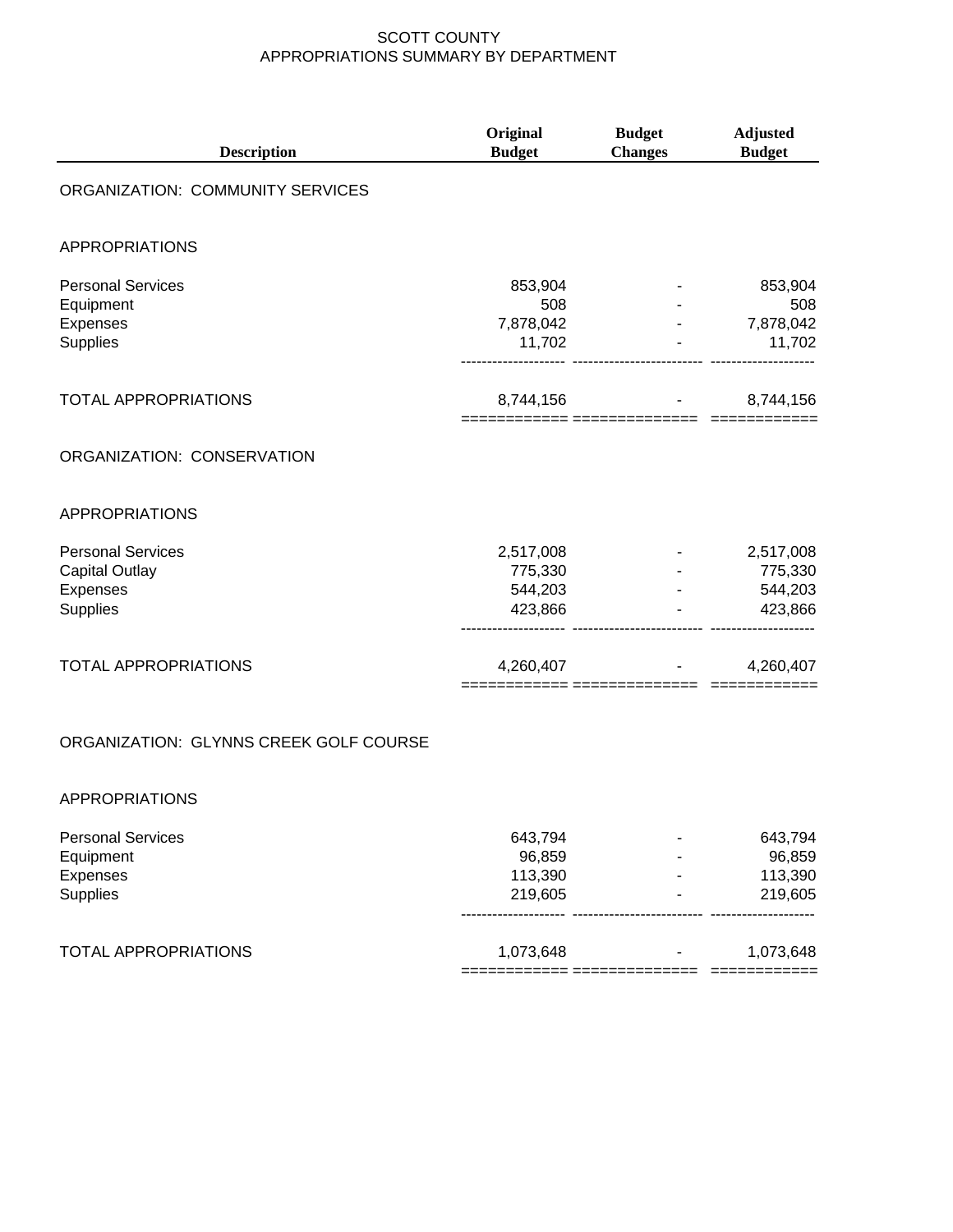| <b>Description</b>                                            | Original<br><b>Budget</b>                   | <b>Budget</b><br><b>Changes</b> | <b>Adjusted</b><br><b>Budget</b>                      |
|---------------------------------------------------------------|---------------------------------------------|---------------------------------|-------------------------------------------------------|
| <b>ORGANIZATION: DEBT SERVICE</b>                             |                                             |                                 |                                                       |
| <b>APPROPRIATIONS</b>                                         |                                             |                                 |                                                       |
| <b>Debt Service</b>                                           | 3,608,943                                   | ---------------------- -------  | 3,608,943                                             |
| <b>TOTAL APPROPRIATIONS</b>                                   |                                             | 3,608,943                       | 3,608,943                                             |
| ORGANIZATION: FACILITY AND SUPPORT SERVICES                   |                                             |                                 |                                                       |
| <b>APPROPRIATIONS</b>                                         |                                             |                                 |                                                       |
| <b>Personal Services</b><br>Equipment<br>Expenses<br>Supplies | 1,756,414<br>19,550<br>1,450,790<br>228,925 |                                 | 1,756,414<br>19,550<br>1,450,790<br>228,925           |
| <b>TOTAL APPROPRIATIONS</b>                                   | 3,455,679                                   |                                 | 3,455,679                                             |
| <b>ORGANIZATION: HEALTH</b>                                   |                                             | ======= ===============         |                                                       |
| <b>APPROPRIATIONS</b>                                         |                                             |                                 |                                                       |
| <b>Personal Services</b><br>Expenses<br>Supplies              | 3,929,363<br>2,059,597<br>63,463            | $\omega_{\rm{max}}$             | 3,929,363<br>2,059,597<br>63,463<br>----------------- |
| <b>TOTAL APPROPRIATIONS</b>                                   | 6,052,423                                   |                                 | 6,052,423                                             |
| ORGANIZATION: HUMAN RESOURCES                                 |                                             |                                 |                                                       |
| <b>APPROPRIATIONS</b>                                         |                                             |                                 |                                                       |
| <b>Personal Services</b><br>Expenses<br>Supplies              | 329,679<br>105,400<br>3,300                 |                                 | 329,679<br>105,400<br>3,300                           |
| <b>TOTAL APPROPRIATIONS</b>                                   | 438,379                                     |                                 | 438,379                                               |
|                                                               |                                             |                                 |                                                       |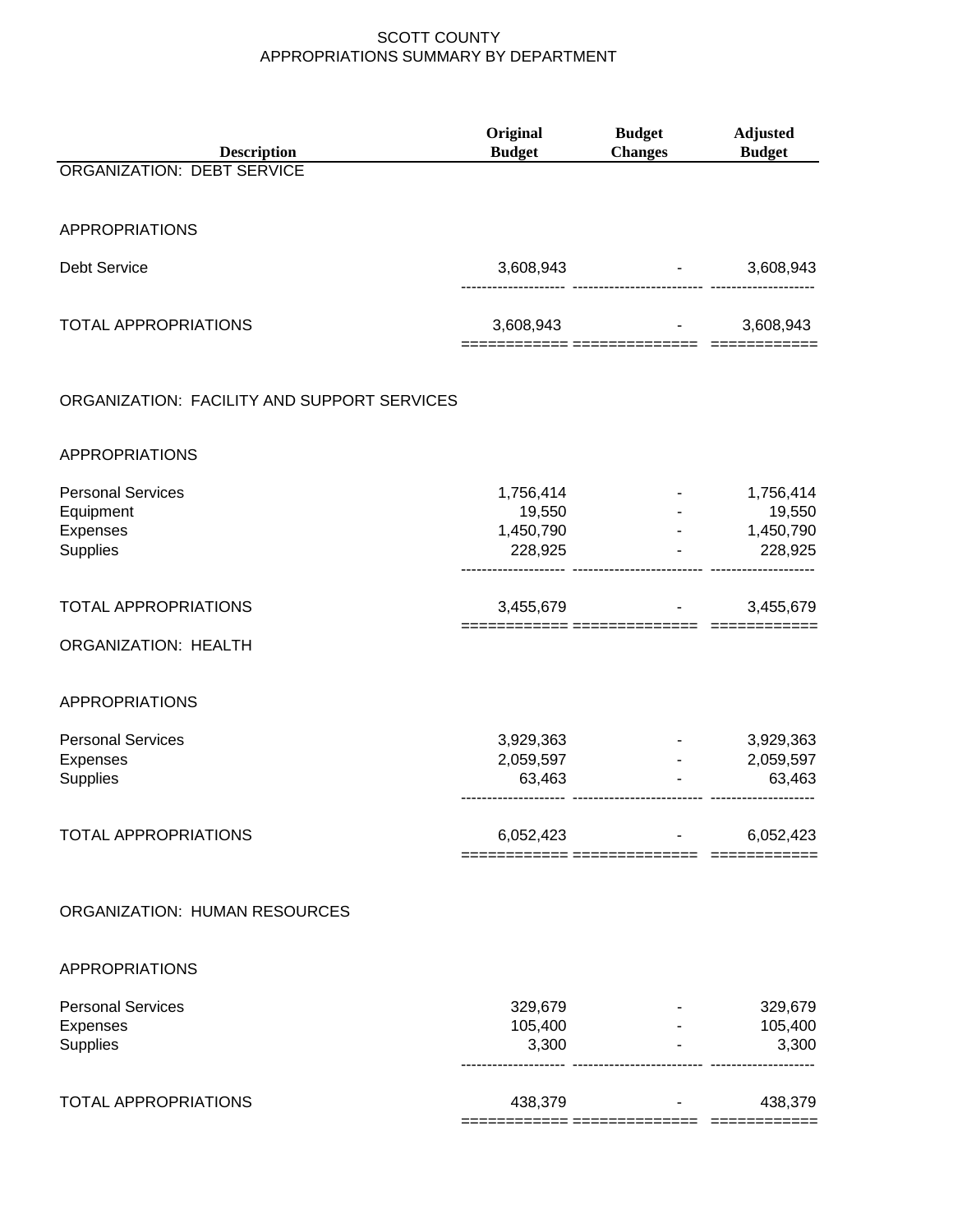| <b>Description</b>                        | Original<br><b>Budget</b> | <b>Budget</b><br><b>Changes</b> | <b>Adjusted</b><br><b>Budget</b> |
|-------------------------------------------|---------------------------|---------------------------------|----------------------------------|
| <b>ORGANIZATION: HUMAN SERVICES</b>       |                           |                                 |                                  |
|                                           |                           |                                 |                                  |
| <b>APPROPRIATIONS</b>                     |                           |                                 |                                  |
| Equipment                                 |                           |                                 |                                  |
| Expenses                                  | 60,800                    |                                 | 60,800                           |
| Supplies                                  | 16,452                    |                                 | 16,452                           |
| <b>TOTAL APPROPRIATIONS</b>               | 77,252                    |                                 | 77,252                           |
|                                           |                           | ======= ============            |                                  |
| ORGANIZATION: INFORMATION TECHNOLOGY      |                           |                                 |                                  |
| <b>APPROPRIATIONS</b>                     |                           |                                 |                                  |
| <b>Personal Services</b>                  |                           |                                 |                                  |
| Equipment                                 | 1,410,518<br>6,000        |                                 | 1,410,518<br>6,000               |
| Expenses                                  | 1,102,800                 |                                 | 1,102,800                        |
| Supplies                                  | 5,900                     |                                 | 5,900                            |
| <b>TOTAL APPROPRIATIONS</b>               | 2,525,218                 |                                 | 2,525,218                        |
|                                           |                           |                                 |                                  |
| ORGANIZATION: JUVENILE DETENTION SERVICES |                           |                                 |                                  |
| <b>APPROPRIATIONS</b>                     |                           |                                 |                                  |
| <b>Personal Services</b>                  | 1,141,871                 |                                 | 1,141,871                        |
| Equipment                                 | 1,600                     |                                 | 1,600                            |
| Expenses                                  | 61,600                    |                                 | 61,600                           |
| Supplies                                  | 44,900                    |                                 | 44,900                           |
| TOTAL APPROPRIATIONS                      | 1,249,971                 |                                 | 1,249,971                        |
|                                           | ============ ======       |                                 | ============                     |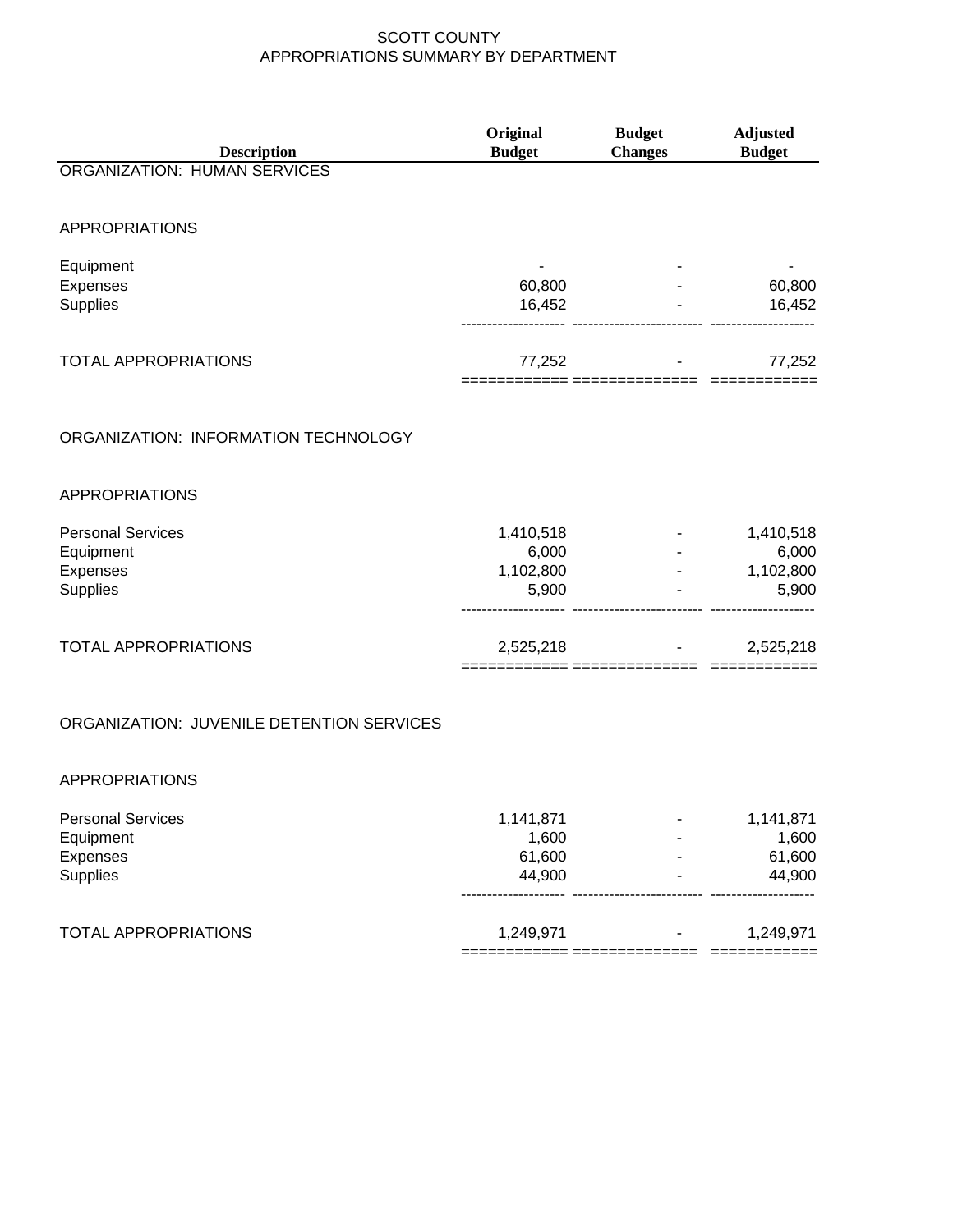| <b>Description</b>                                      | Original<br><b>Budget</b>                                          | <b>Budget</b><br><b>Changes</b> | Adjusted<br><b>Budget</b>    |
|---------------------------------------------------------|--------------------------------------------------------------------|---------------------------------|------------------------------|
| ORGANIZATION: NON-DEPARTMENTAL                          |                                                                    |                                 |                              |
| <b>APPROPRIATIONS</b>                                   |                                                                    |                                 |                              |
| <b>Personal Services</b><br>Expenses<br>Supplies        | 340,080<br>500,575<br>10,600<br>-------------- ------------------- |                                 | 340,080<br>500,575<br>10,600 |
| <b>TOTAL APPROPRIATIONS</b>                             | 851,255                                                            | $\blacksquare$                  | 851,255                      |
| ORGANIZATION: PLANNING & DEVELOPMENT                    |                                                                    |                                 |                              |
| <b>APPROPRIATIONS</b>                                   |                                                                    |                                 |                              |
| <b>Personal Services</b><br>Expenses<br><b>Supplies</b> | 354,503<br>52,200<br>3,200                                         |                                 | 354,503<br>52,200<br>3,200   |
| <b>TOTAL APPROPRIATIONS</b>                             | 409,903                                                            |                                 | 409,903                      |
| ORGANIZATION: RECORDER                                  |                                                                    |                                 |                              |
| <b>APPROPRIATIONS</b>                                   |                                                                    |                                 |                              |
| <b>Personal Services</b><br>Expenses<br>Supplies        | 776,542<br>50,400<br>11,700                                        |                                 | 776,542<br>50,400<br>11,700  |
| <b>TOTAL APPROPRIATIONS</b>                             | 838,642                                                            |                                 | 838,642                      |

============ ============== ============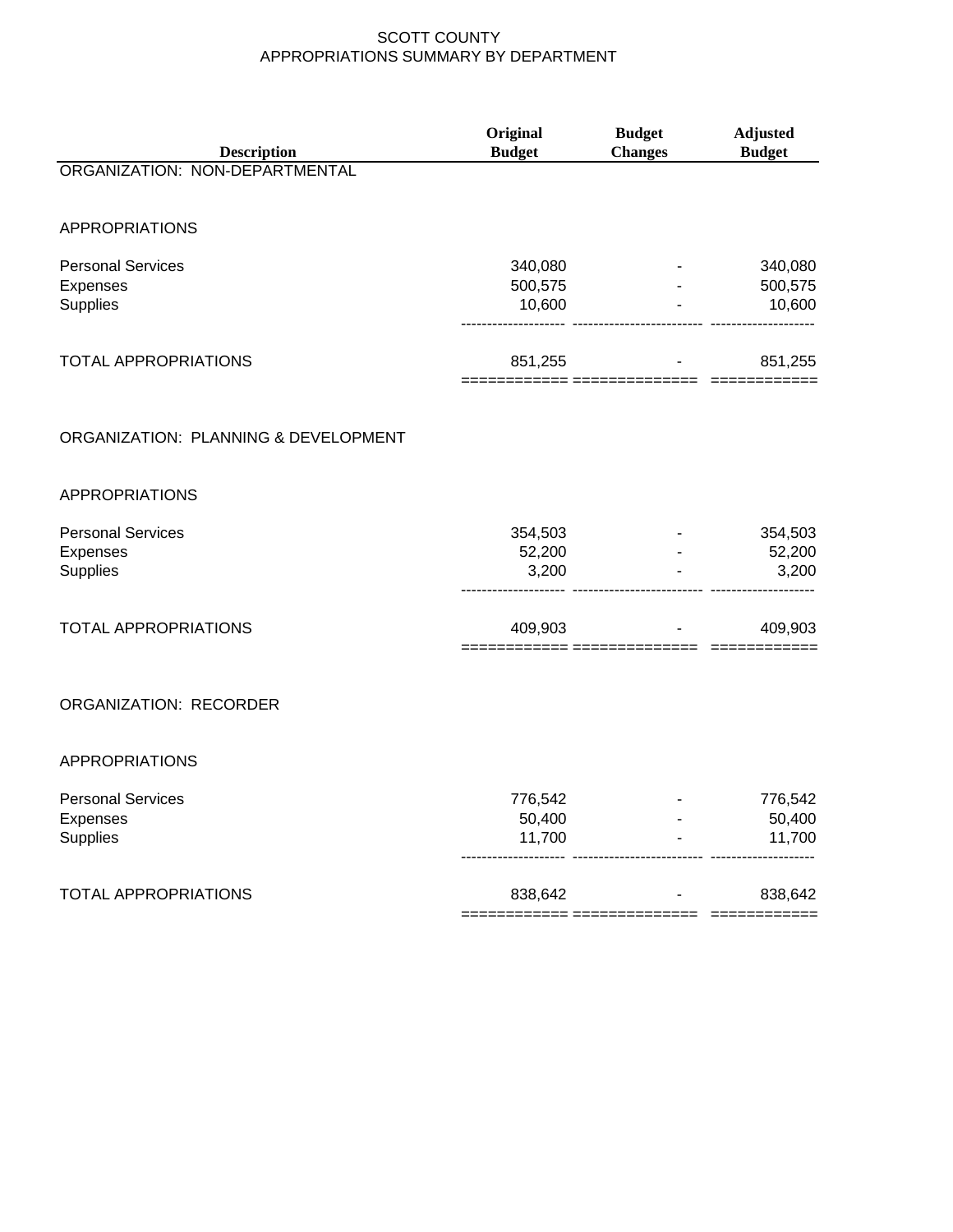| <b>Description</b>                                    | Original<br><b>Budget</b> | <b>Budget</b><br><b>Changes</b> | <b>Adjusted</b><br><b>Budget</b> |
|-------------------------------------------------------|---------------------------|---------------------------------|----------------------------------|
| ORGANIZATION: SECONDARY ROADS                         |                           |                                 |                                  |
| <b>APPROPRIATIONS</b>                                 |                           |                                 |                                  |
| Administration                                        | 248,000                   |                                 | 248,000                          |
| Engineering                                           | 449,500                   |                                 | 449,500                          |
| <b>Bridges &amp; Culverts</b>                         | 205,000                   |                                 | 205,000                          |
| Roads                                                 | 2,048,500                 |                                 | 2,048,500                        |
| Snow & Ice Control                                    | 468,000                   |                                 | 468,000                          |
| <b>Traffic Controls</b>                               | 227,000                   |                                 | 227,000                          |
| <b>Road Clearing</b>                                  | 155,000                   |                                 | 155,000                          |
| New Equipment                                         | 675,000                   |                                 | 675,000                          |
| <b>Equipment Operation</b>                            | 1,196,500                 |                                 | 1,196,500                        |
| Tools, Materials & Supplies                           | 93,500                    |                                 | 93,500                           |
| Real Estate & Buildings                               | 225,000                   |                                 | 225,000                          |
| Roadway Construction                                  | 1,010,000                 |                                 | 1,010,000                        |
|                                                       |                           |                                 |                                  |
| <b>TOTAL APPROPRIATIONS</b>                           | 7,001,000                 |                                 | 7,001,000                        |
| <b>ORGANIZATION: SHERIFF</b><br><b>APPROPRIATIONS</b> |                           |                                 |                                  |
| <b>Personal Services</b>                              | 13,311,908                |                                 | 13,311,908                       |
| Equipment                                             | 377,270                   |                                 | 377,270                          |
| Expenses                                              | 674,547                   |                                 | 674,547                          |
| Supplies                                              | 916,597                   |                                 | 916,597                          |
| <b>TOTAL APPROPRIATIONS</b>                           | 15,280,322                |                                 | 15,280,322                       |
| ORGANIZATION: SUPERVISORS, BOARD OF                   |                           |                                 |                                  |
| <b>APPROPRIATIONS</b>                                 |                           |                                 |                                  |
|                                                       |                           |                                 |                                  |
| <b>Personal Services</b>                              | 285,357                   |                                 | 285,357                          |
| Expenses                                              | 30,700                    |                                 | 30,700                           |
| <b>Supplies</b>                                       | 825                       |                                 | 825                              |
| <b>TOTAL APPROPRIATIONS</b>                           | 316,882                   |                                 | 316,882                          |
|                                                       |                           |                                 |                                  |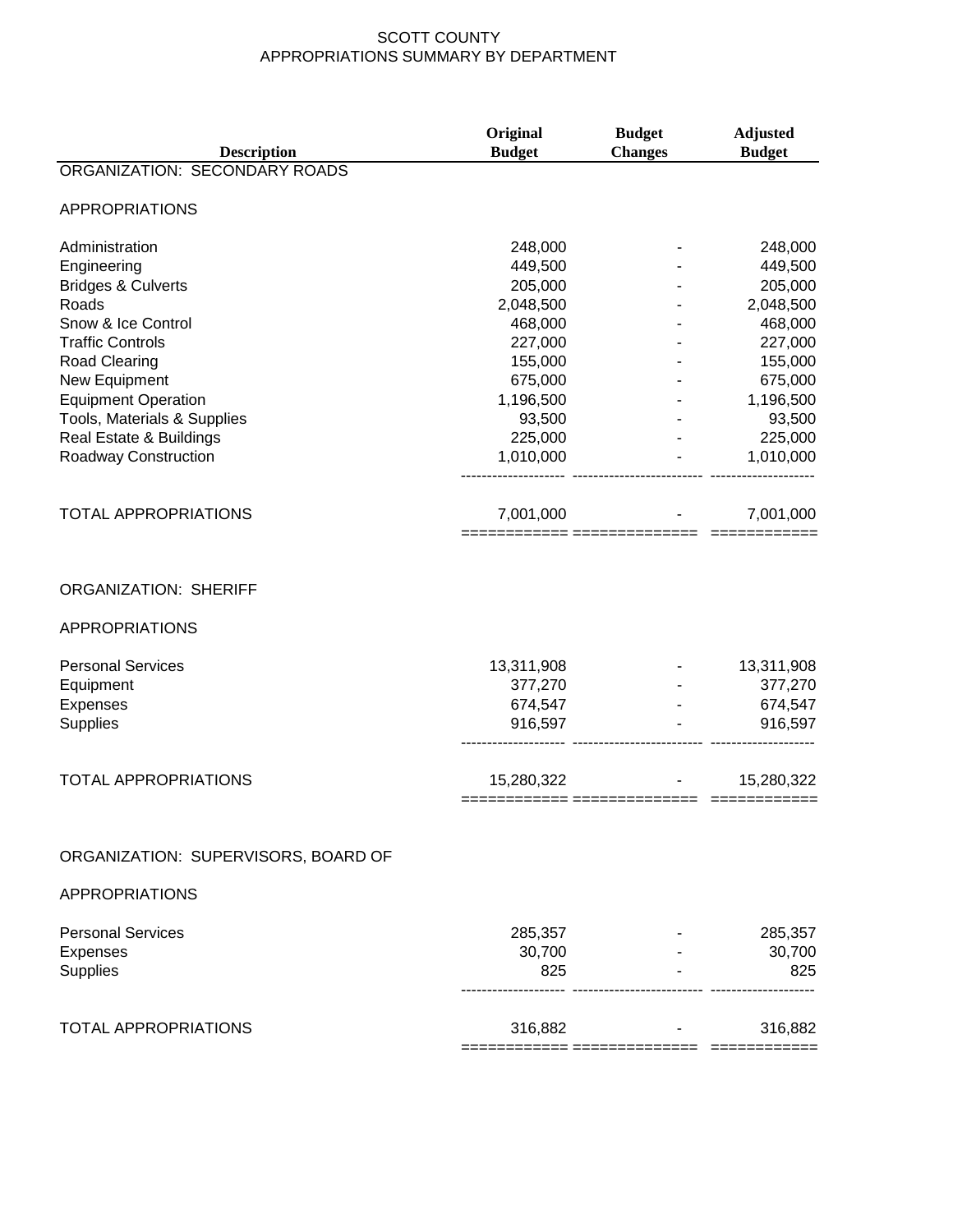| <b>Description</b>                             | Original<br><b>Budget</b> | <b>Budget</b><br>Changes Budget                   | <b>Adjusted</b>   |
|------------------------------------------------|---------------------------|---------------------------------------------------|-------------------|
| ORGANIZATION: TREASURER                        |                           |                                                   |                   |
| <b>APPROPRIATIONS</b>                          |                           |                                                   |                   |
| <b>Personal Services</b><br>Expenses           |                           | 1,867,224<br>111,740 - 111,740<br>44,125 - 44,125 | $-1,867,224$      |
| Supplies                                       |                           |                                                   |                   |
| <b>TOTAL APPROPRIATIONS</b>                    |                           | 2,023,089 - 2,023,089                             |                   |
| ORGANIZATION: BI-STATE PLANNING COMMISSION     |                           |                                                   |                   |
| <b>APPROPRIATIONS</b>                          |                           |                                                   |                   |
| Expenses                                       |                           | 89,238 - 89,238                                   |                   |
| <b>TOTAL APPROPRIATIONS</b>                    |                           | 89,238 - 1                                        | 89,238            |
|                                                |                           |                                                   |                   |
| ORGANIZATION: CENTER FOR ALCOHOL/DRUG SERVICES |                           |                                                   |                   |
| <b>APPROPRIATIONS</b>                          |                           |                                                   |                   |
| Expenses                                       |                           | 688,331 - 1<br>                                   | 688,331           |
| <b>TOTAL APPROPRIATIONS</b>                    | 688,331                   | ============ =============== ========             | 688,331           |
|                                                |                           |                                                   |                   |
| ORGANIZATION: CENTER FOR AGING SERVICES        |                           |                                                   |                   |
| <b>APPROPRIATIONS</b>                          |                           |                                                   |                   |
| <b>Expenses</b>                                |                           | $275,250$ -                                       | 275,250           |
| <b>TOTAL APPROPRIATIONS</b>                    |                           | $275,250$ -<br>========== ===============         | 275,250<br>—————— |
|                                                |                           |                                                   |                   |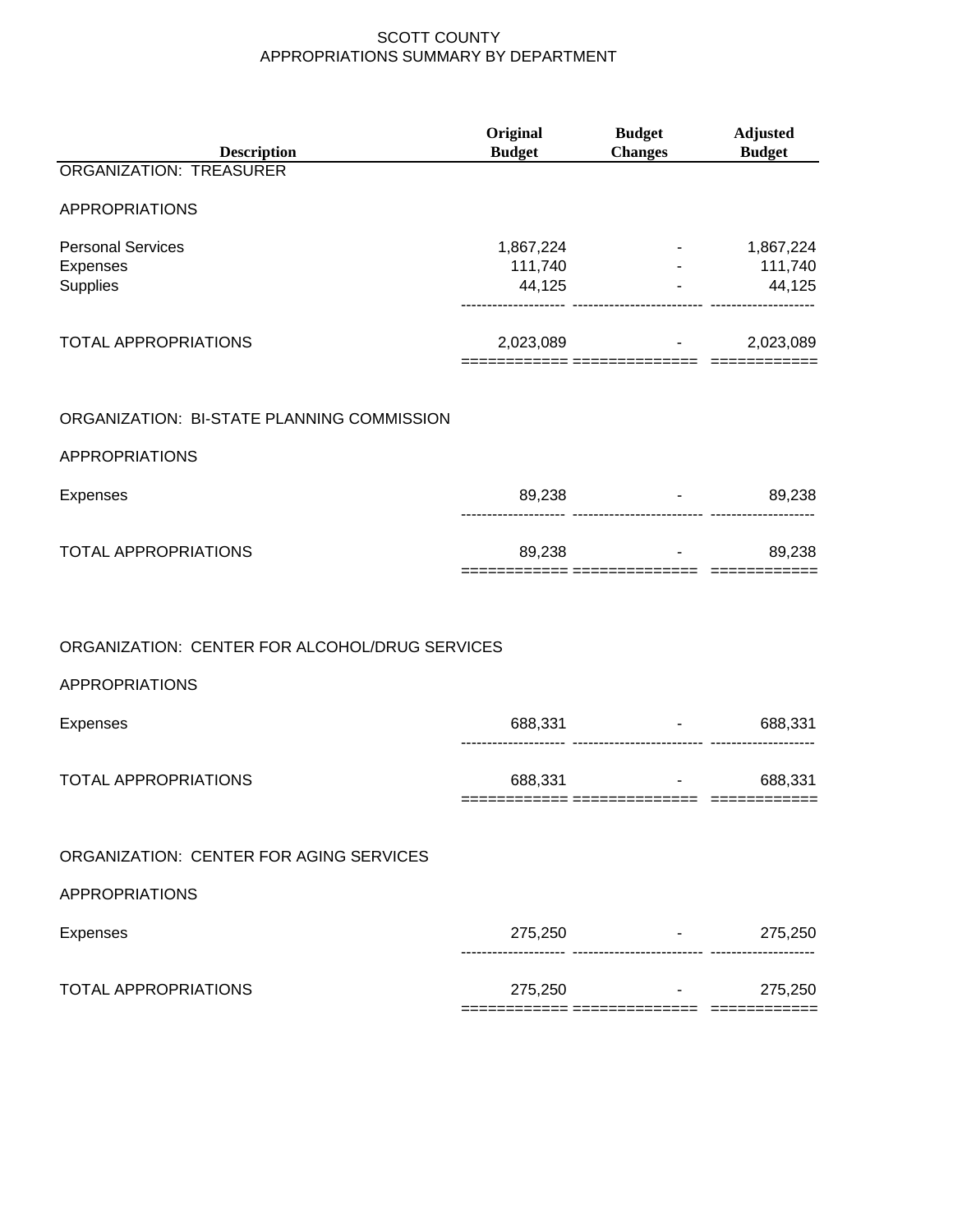| <b>Description</b>                        | <b>Original</b><br><b>Budget</b> | <b>Budget</b><br>Changes Budget                       | <b>Adjusted</b> |
|-------------------------------------------|----------------------------------|-------------------------------------------------------|-----------------|
| ORGANIZATION: COMMUNITY HEALTH CARE       |                                  |                                                       |                 |
| APPROPRIATIONS                            |                                  |                                                       |                 |
| <b>Expenses</b>                           |                                  | 355,013 - 355,013                                     |                 |
| <b>TOTAL APPROPRIATIONS</b>               |                                  | $355,013$ -                                           | 355,013         |
| ORGANIZATION: DURANT VOLUNTEER AMBULANCE  |                                  |                                                       |                 |
| <b>APPROPRIATIONS</b>                     |                                  |                                                       |                 |
| Expenses                                  |                                  | $20,000$ -                                            | 20,000          |
| <b>TOTAL APPROPRIATIONS</b>               |                                  | $20,000$ -                                            | 20,000          |
| ORGANIZATION: EMERGENCY MANAGEMENT AGENCY |                                  |                                                       |                 |
| <b>APPROPRIATIONS</b>                     |                                  |                                                       |                 |
| Expenses                                  |                                  | $6,888,000$ -<br>------------------------- ------     | 6,888,000       |
| <b>TOTAL APPROPRIATIONS</b>               |                                  | $6,888,000$ -                                         | 6,888,000       |
| ORGANIZATION: HUMANE SOCIETY              |                                  |                                                       |                 |
| <b>APPROPRIATIONS</b>                     |                                  |                                                       |                 |
| Expenses                                  |                                  | $33,317$ -<br>------------------------- ---------     | 33,317          |
| <b>TOTAL APPROPRIATIONS</b>               |                                  | $33,317$ -<br>============ =============== ========   | 33,317          |
| ORGANIZATION: LIBRARY                     |                                  |                                                       |                 |
| APPROPRIATIONS                            |                                  |                                                       |                 |
| Expenses                                  |                                  | 561,697 - 561,697<br>----------------------- -------- |                 |
| <b>TOTAL APPROPRIATIONS</b>               | 561,697                          | == =============== ======                             | 561,697         |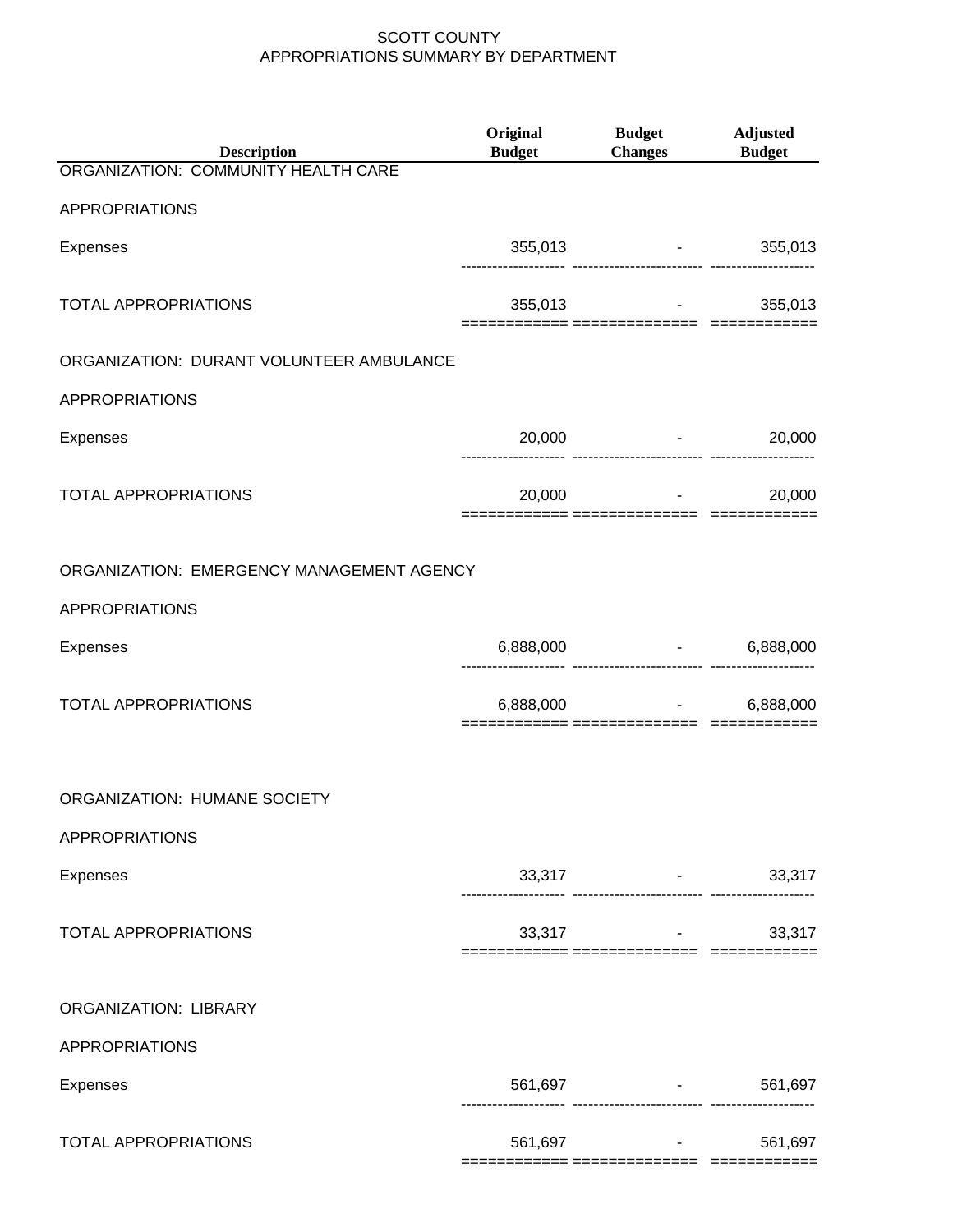| <b>Description</b>                                                            | Original<br><b>Budget</b> | <b>Budget</b><br><b>Changes</b>   | <b>Adjusted</b><br><b>Budget</b> |
|-------------------------------------------------------------------------------|---------------------------|-----------------------------------|----------------------------------|
| ORGANIZATION: MEDIC AMBULANCE                                                 |                           |                                   |                                  |
| <b>APPROPRIATIONS</b>                                                         |                           |                                   |                                  |
| Expenses                                                                      |                           | 440,000 - 1                       | 440,000                          |
| <b>TOTAL APPROPRIATIONS</b>                                                   |                           | 440,000                           | 440,000                          |
| ORGANIZATION: QUAD-CITY CONVENTION & VISITORS BUREAU<br><b>APPROPRIATIONS</b> |                           |                                   |                                  |
| Expenses                                                                      | 70,000                    |                                   | 70,000                           |
| <b>TOTAL APPROPRIATIONS</b>                                                   | 70,000                    | and the contract of the con-      | 70,000                           |
| ORGANIZATION: QUAD-CITY DEVELOPMENT GROUP                                     |                           |                                   |                                  |
| <b>APPROPRIATIONS</b>                                                         |                           |                                   |                                  |
| <b>Expenses</b>                                                               |                           | 100,000                           | $-100,000$                       |
| <b>TOTAL APPROPRIATIONS</b>                                                   | 100,000                   | the control of the control of the | 100,000                          |
|                                                                               |                           |                                   |                                  |